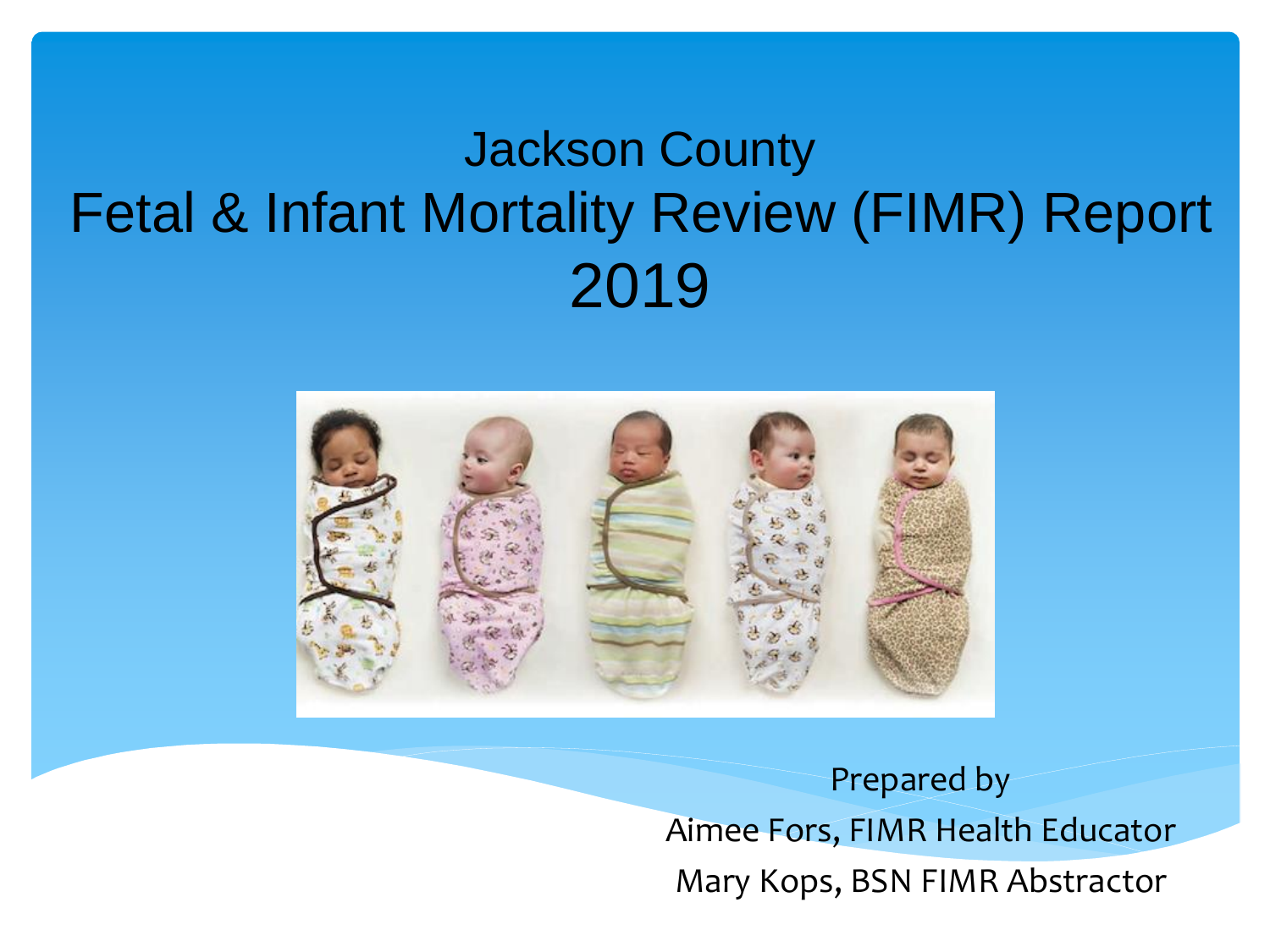## What Is Fetal Infant Mortality Review (FIMR)?

- The Jackson County FIMR case review team consists of a diverse group of health professionals, social service professionals and community members.
- This team reviews the life and death circumstances of infants who died in Jackson County.
- The team identifies factors contributing directly or indirectly to the infants death.
- The goal is to identify ways to improve our community's service systems for pregnant women, infants and families with young children.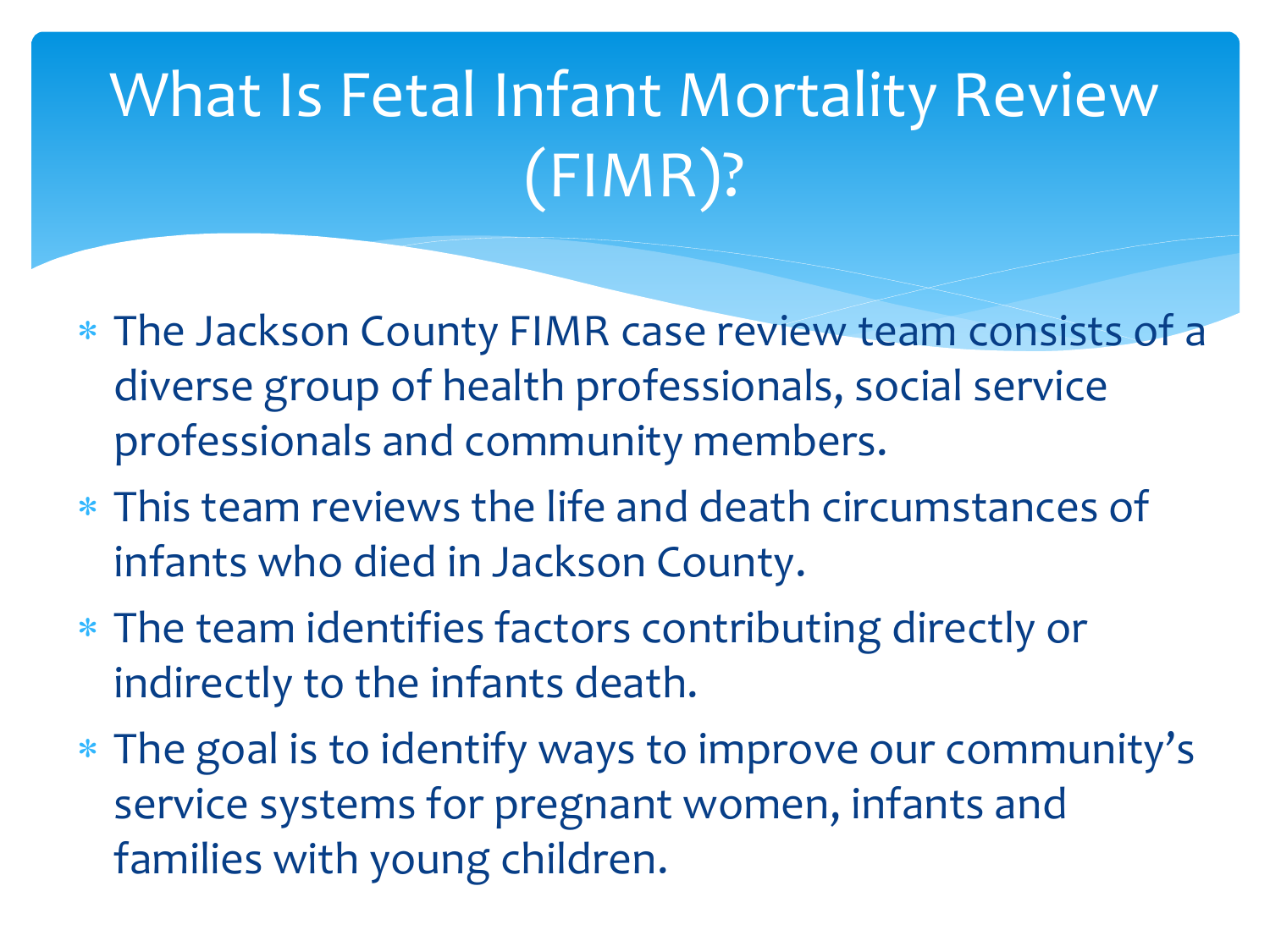### Why is FIMR important

- \* Infant Mortality is often used as an indicator to measure the health and well-being of a community, because factors affecting the health of entire populations can also impact the *mortality* rate of *infants*.
- FIMR is a surveillance methodology used nationally to monitor and understand infant death.
- Evaluating these deaths is a window into the communities health, which allows us to identify gaps and improve birth outcomes in Jackson County.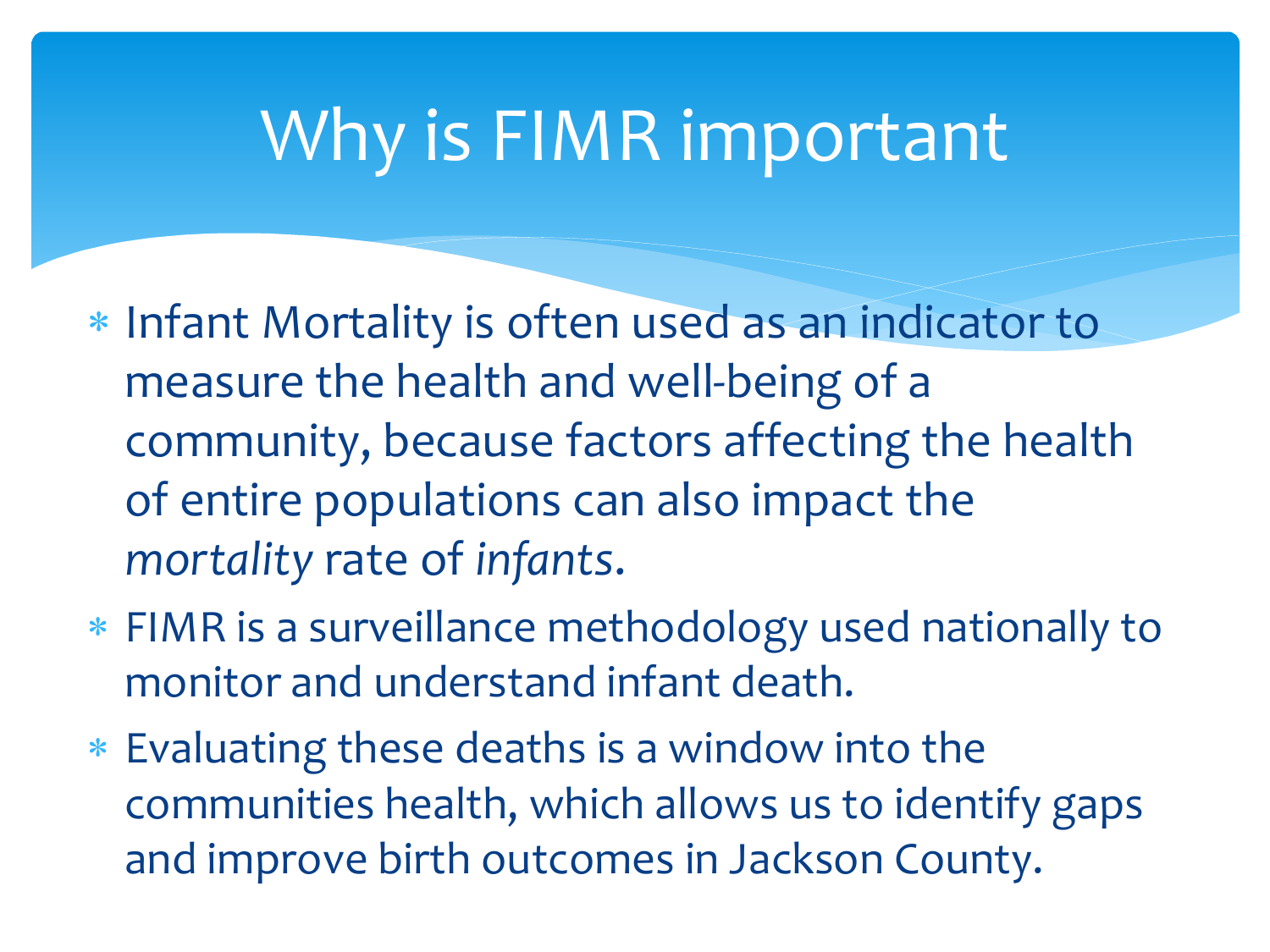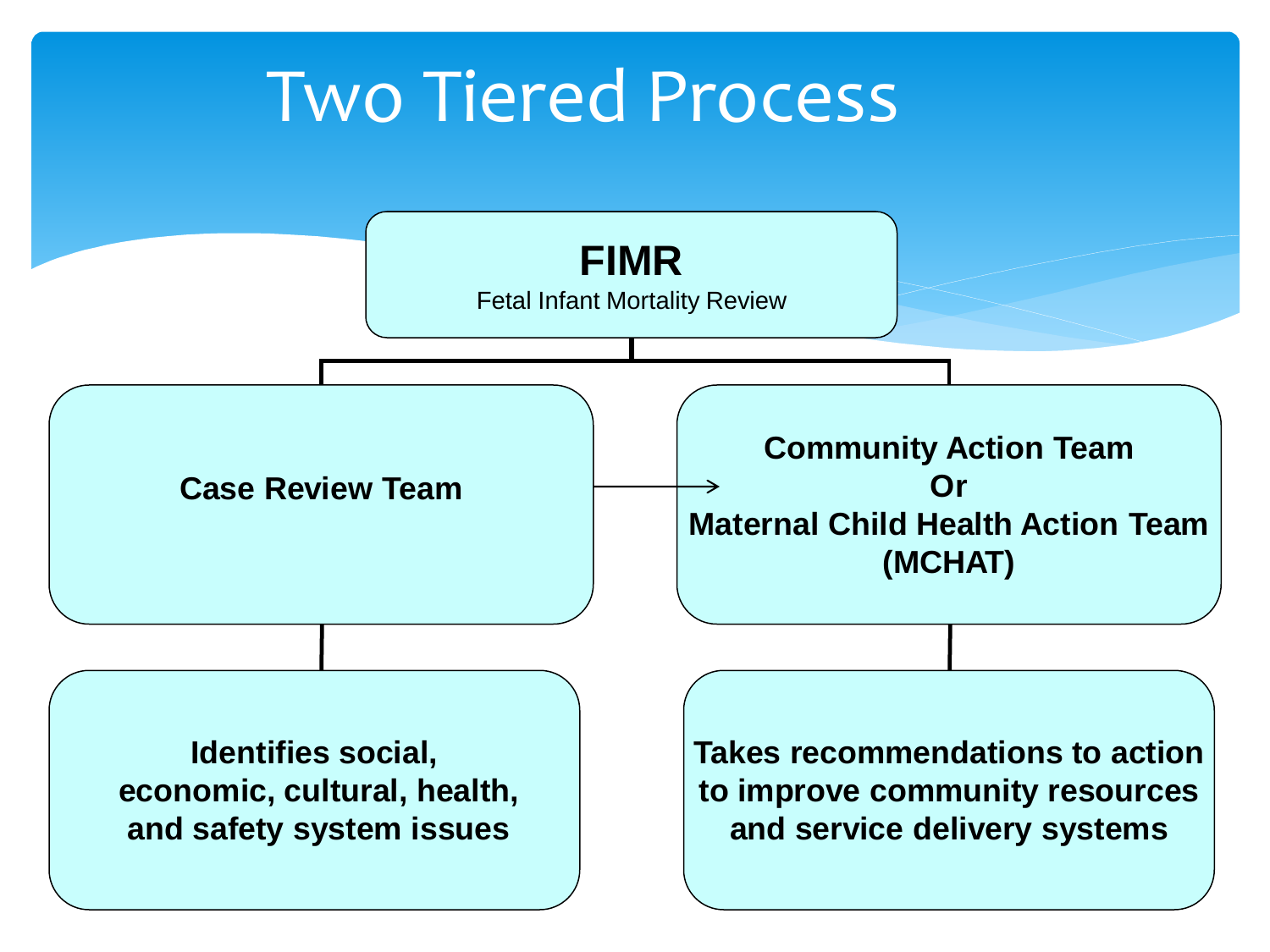### The FIMR Process

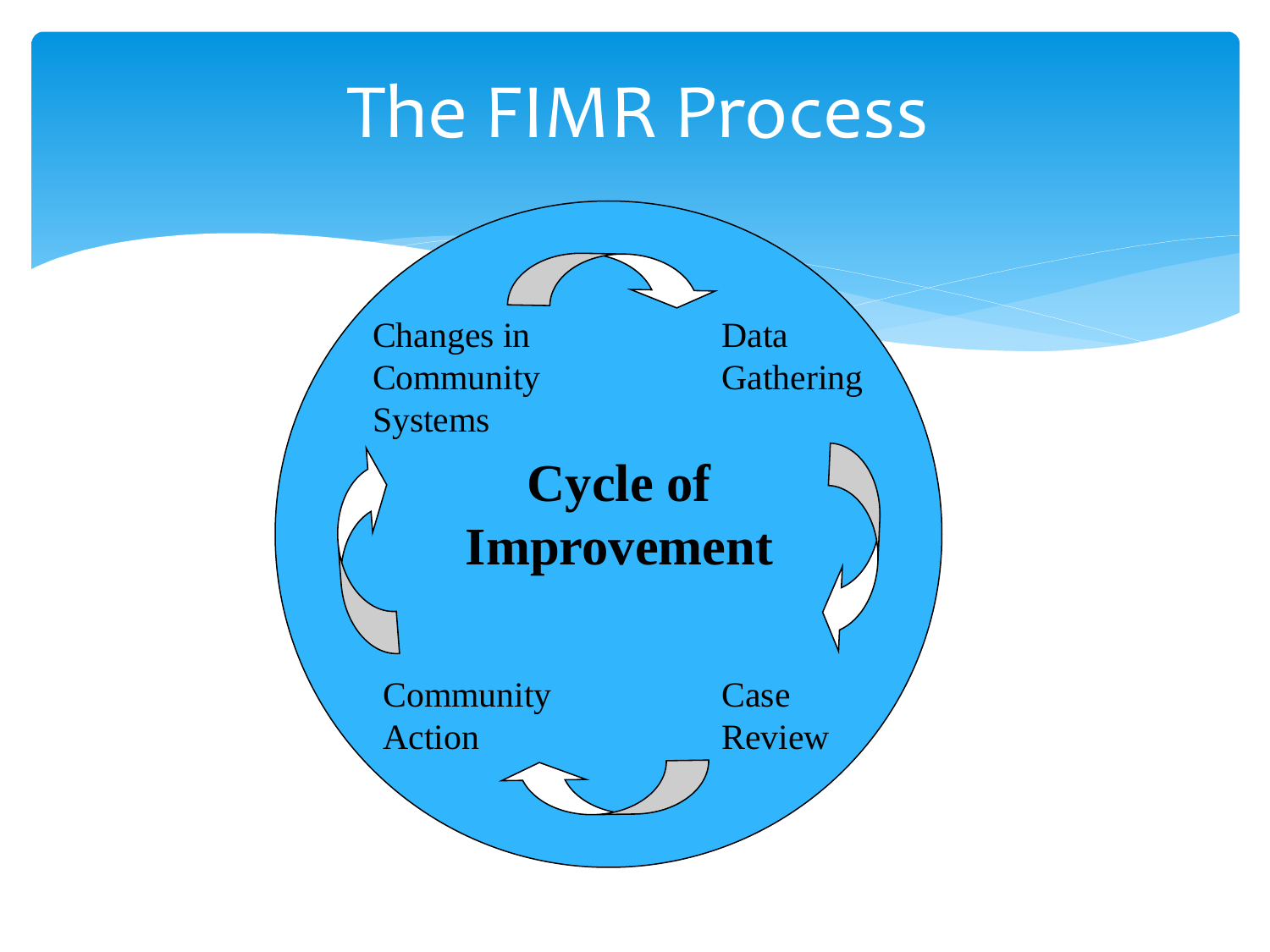#### **Jackson County Number of Infant Deaths 2000-2017**



\* FIMR began in 2003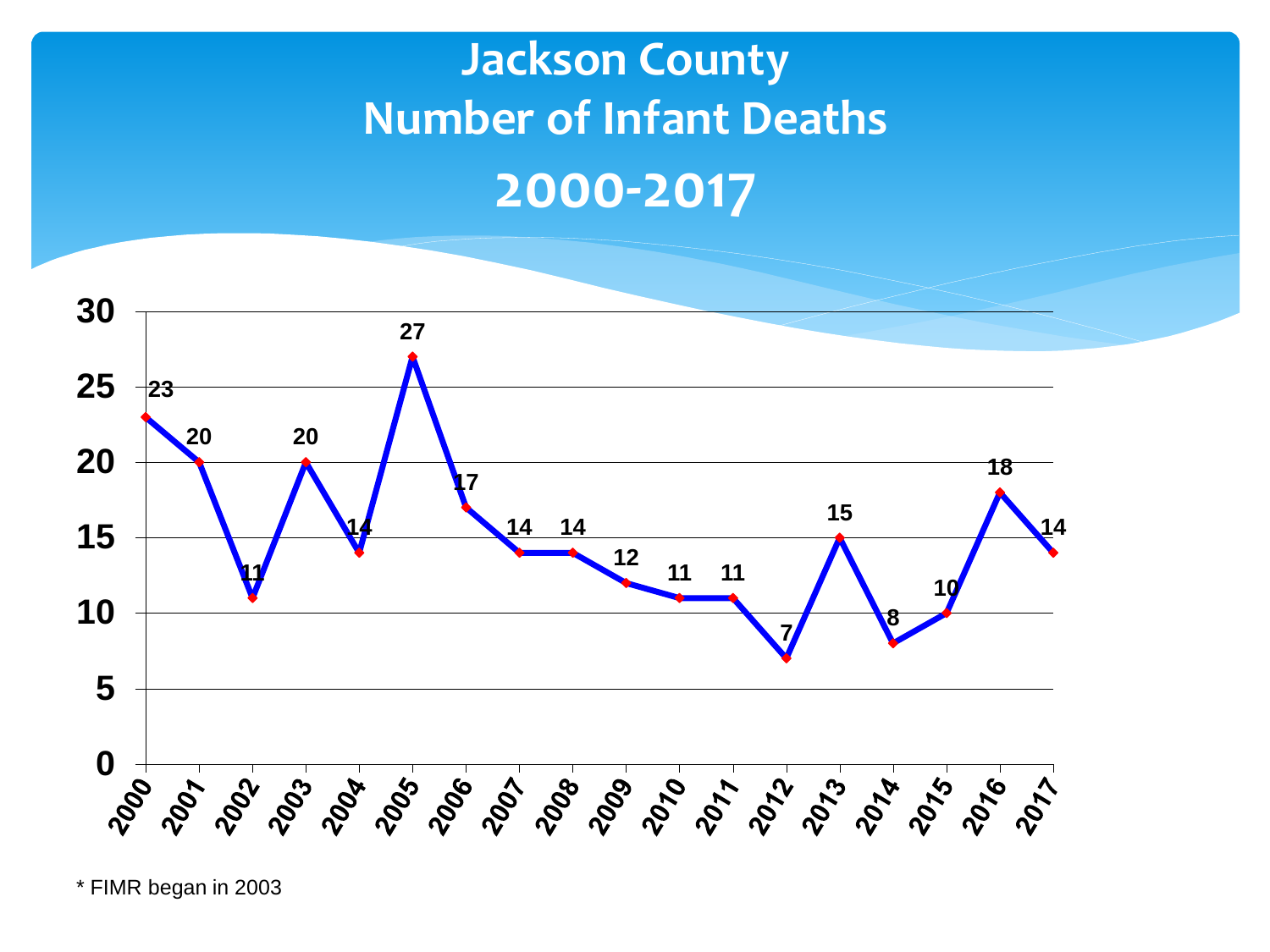### **Jackson County Infant Mortality Rate 2005-2017**



Rates are per 1,000 live births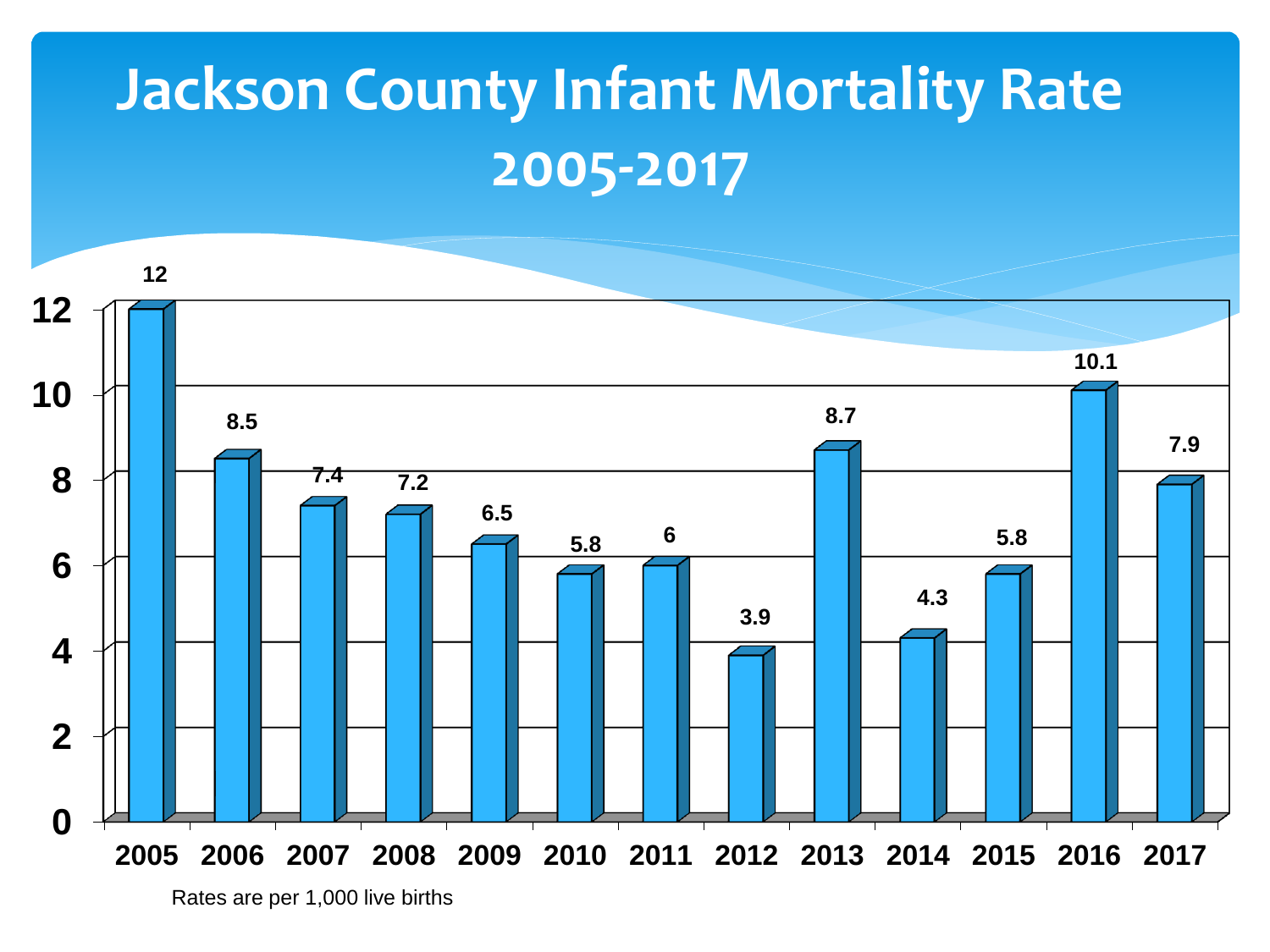#### **Jackson County IMR Compared to Michigan and US, 2004-2017**

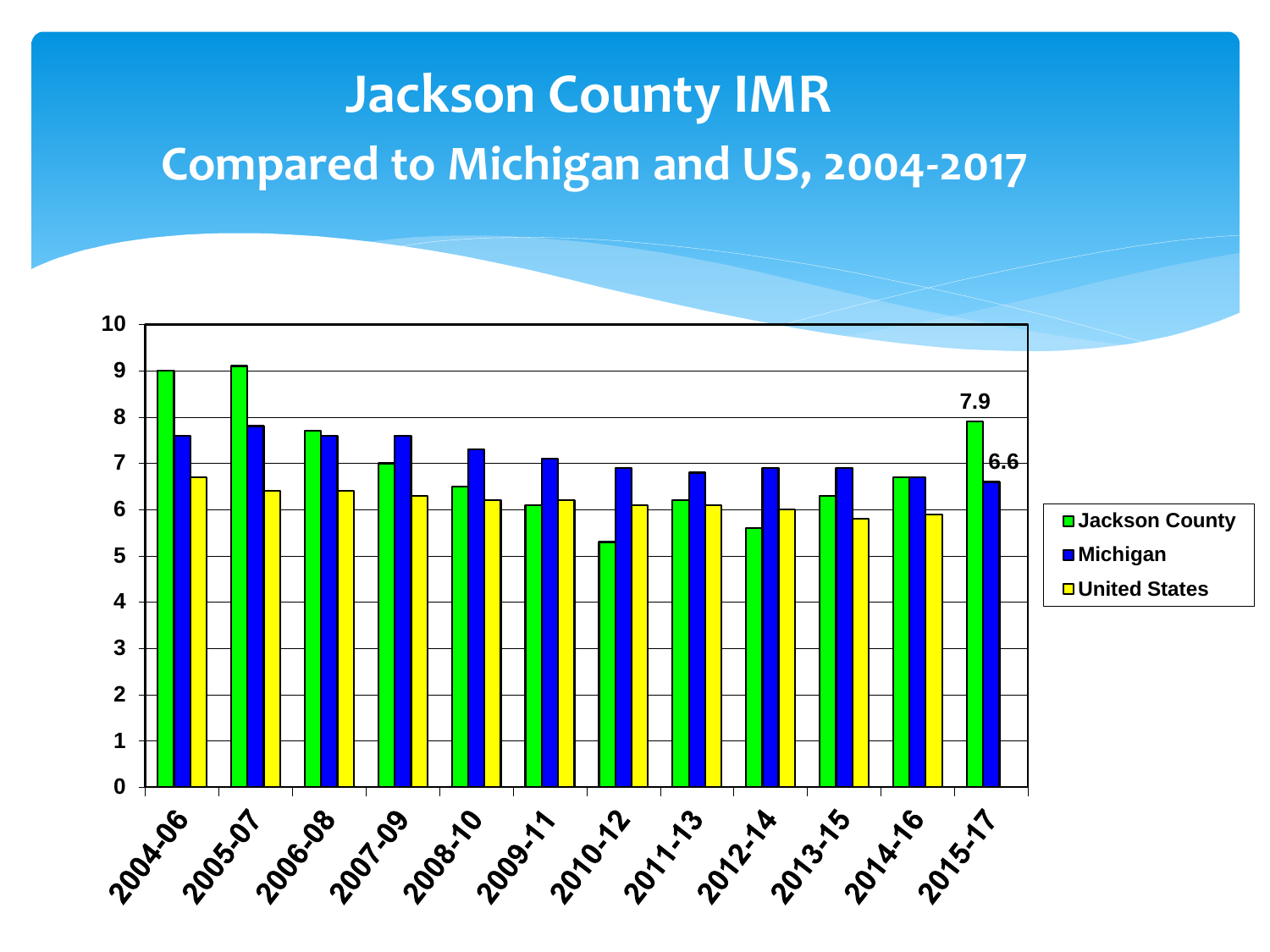### **Percent of Jackson County Infant Deaths by Cause, 2015-2017 (n=42)**



*Other = 2015, accident/fire, 2016 Trauma/homicide, 2017 Myocarditis, Trauma (auto accident)*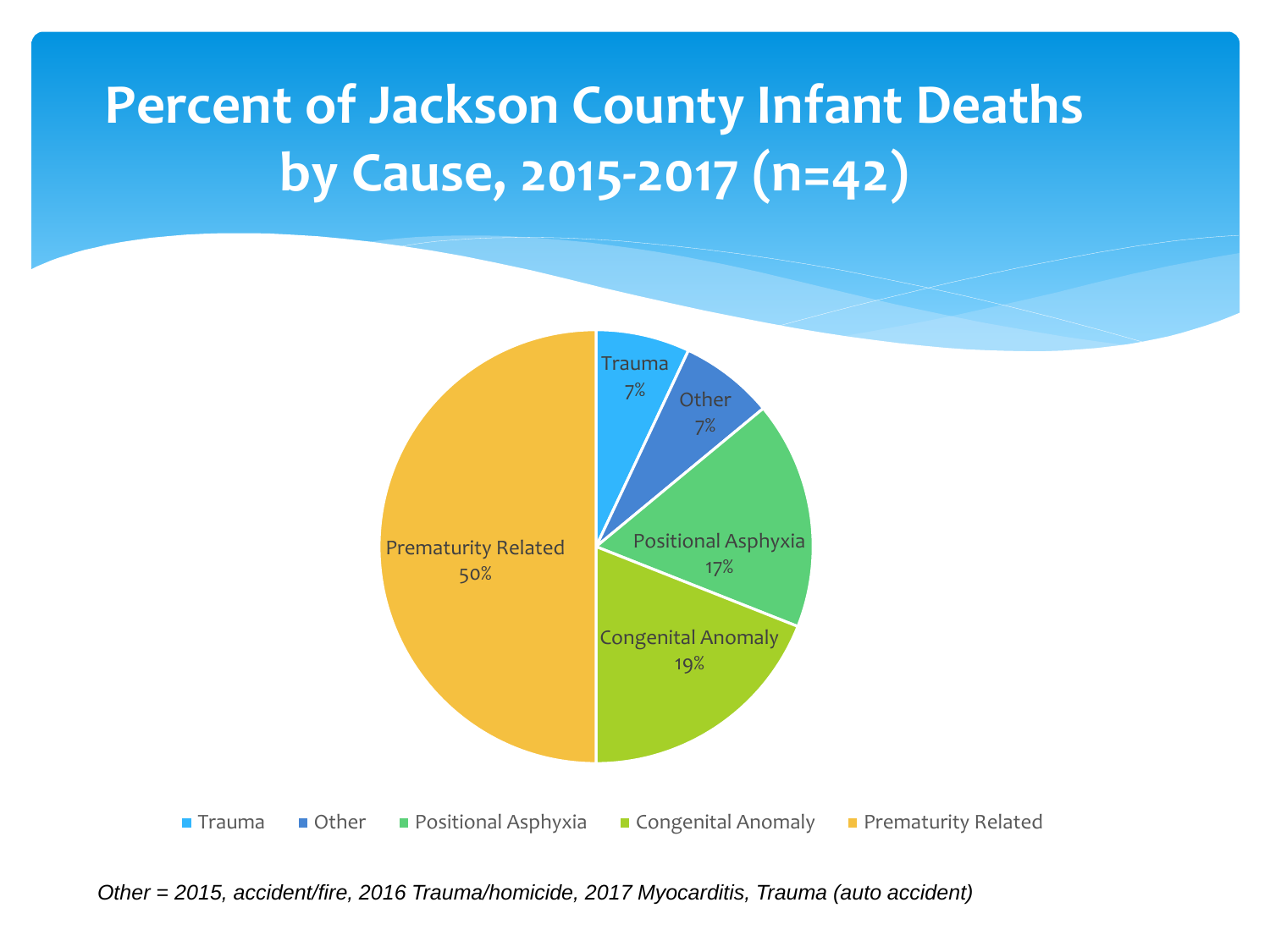### **% Cause of Death by Race 2015-2017 n=42**



\* Other includes Accidental (fire), Chorioamnioitis /Funisitis & Myocarditis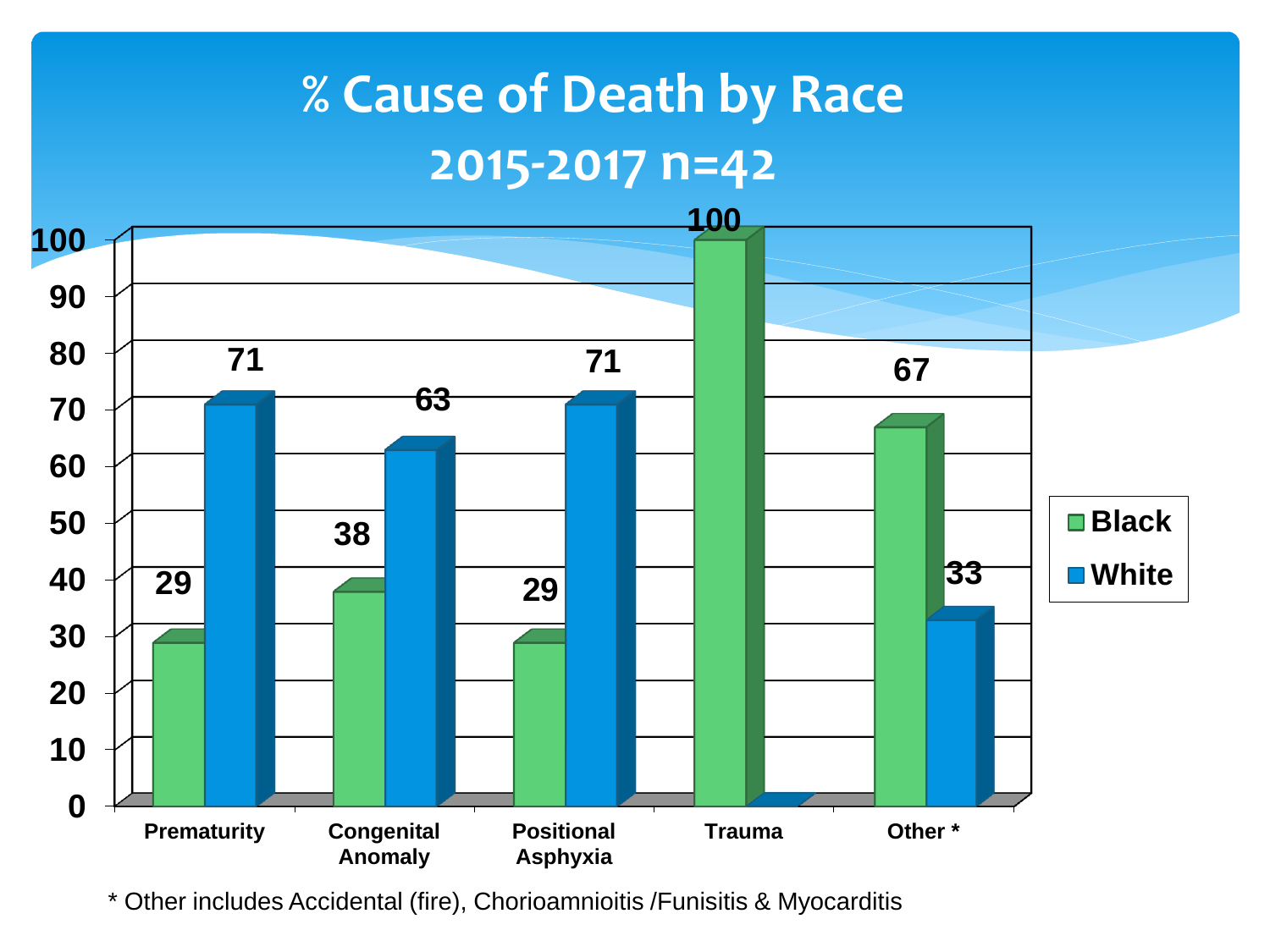#### **Black/White IMR (2006-2017) Jackson County**



*Race is determined by race listed first/only on baby's death certificate*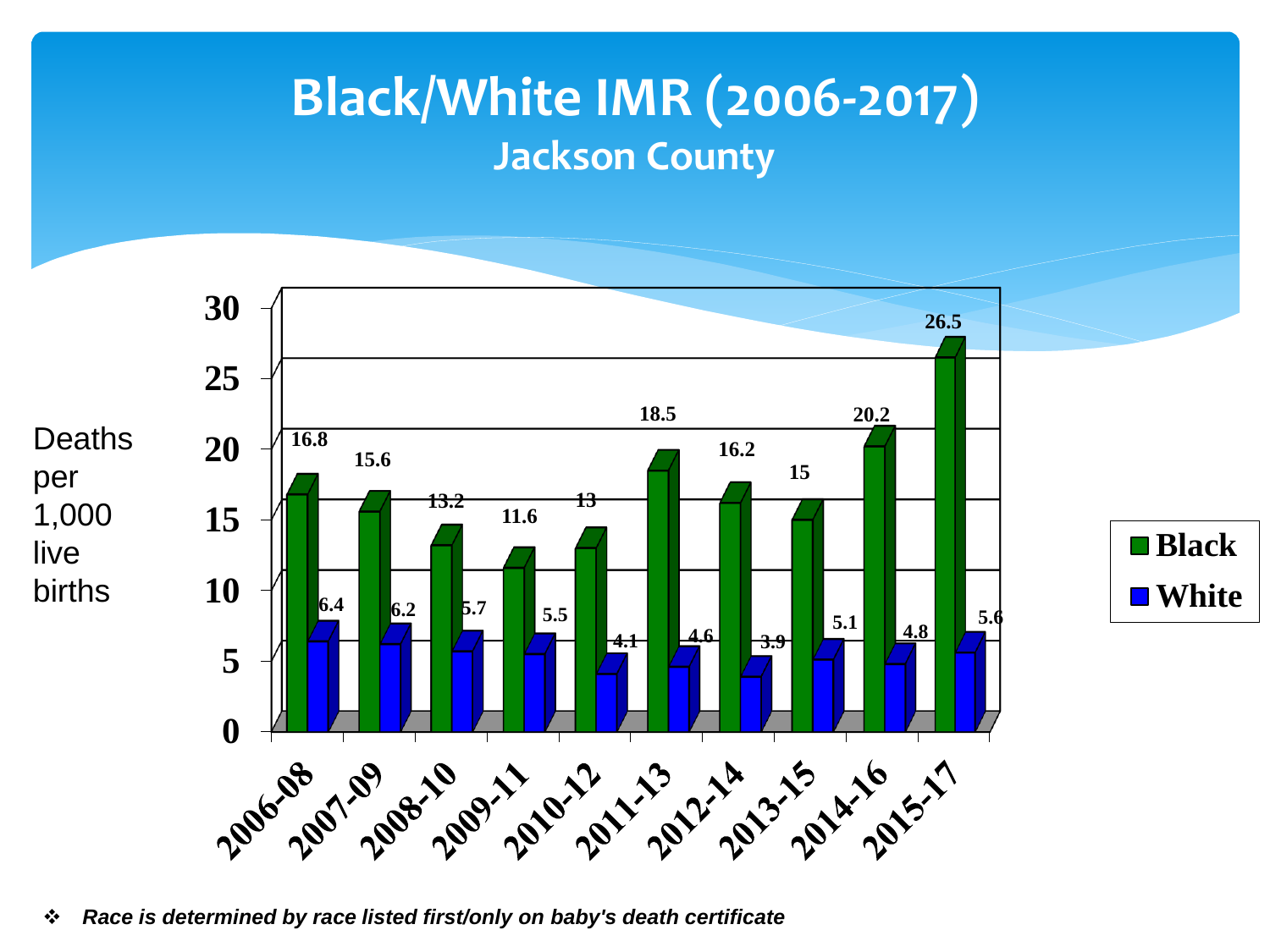### **Jackson County IMR by race (2004-2017)**

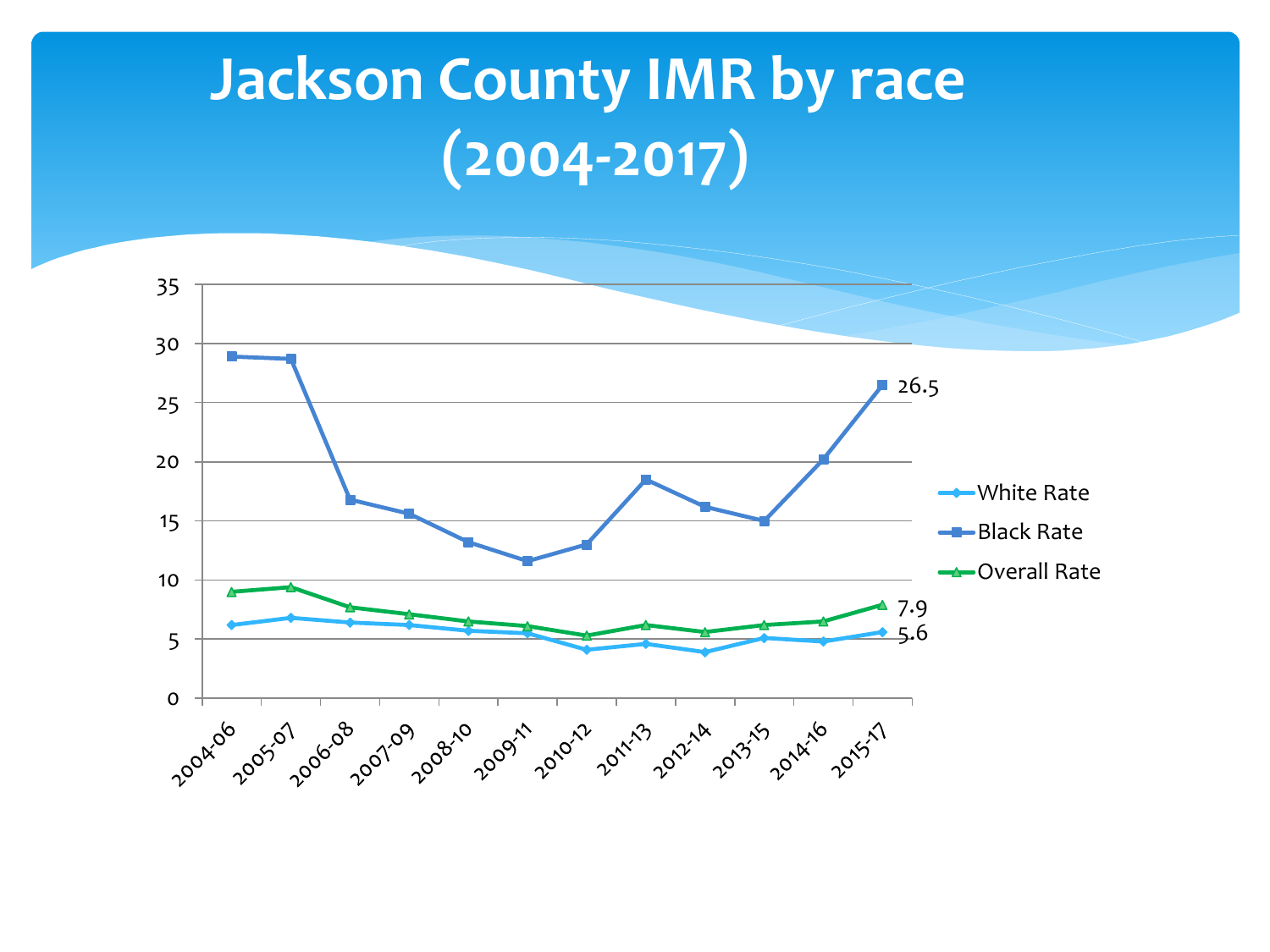### **Risk ratio for Black/White IMR disparities (2004-2017)**

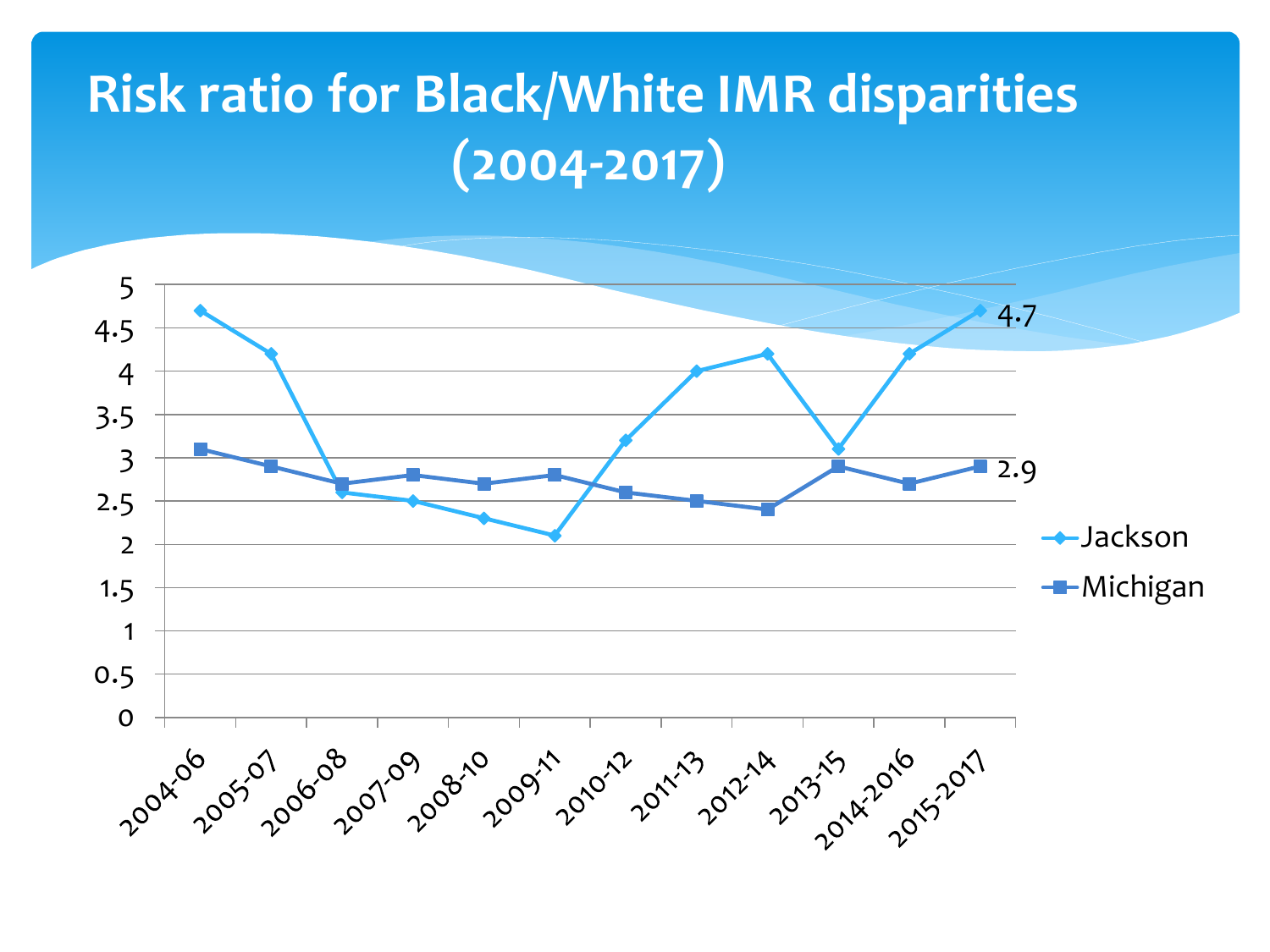### Pregnancy Intention of *infant deaths* 2015-2017 (n=41)

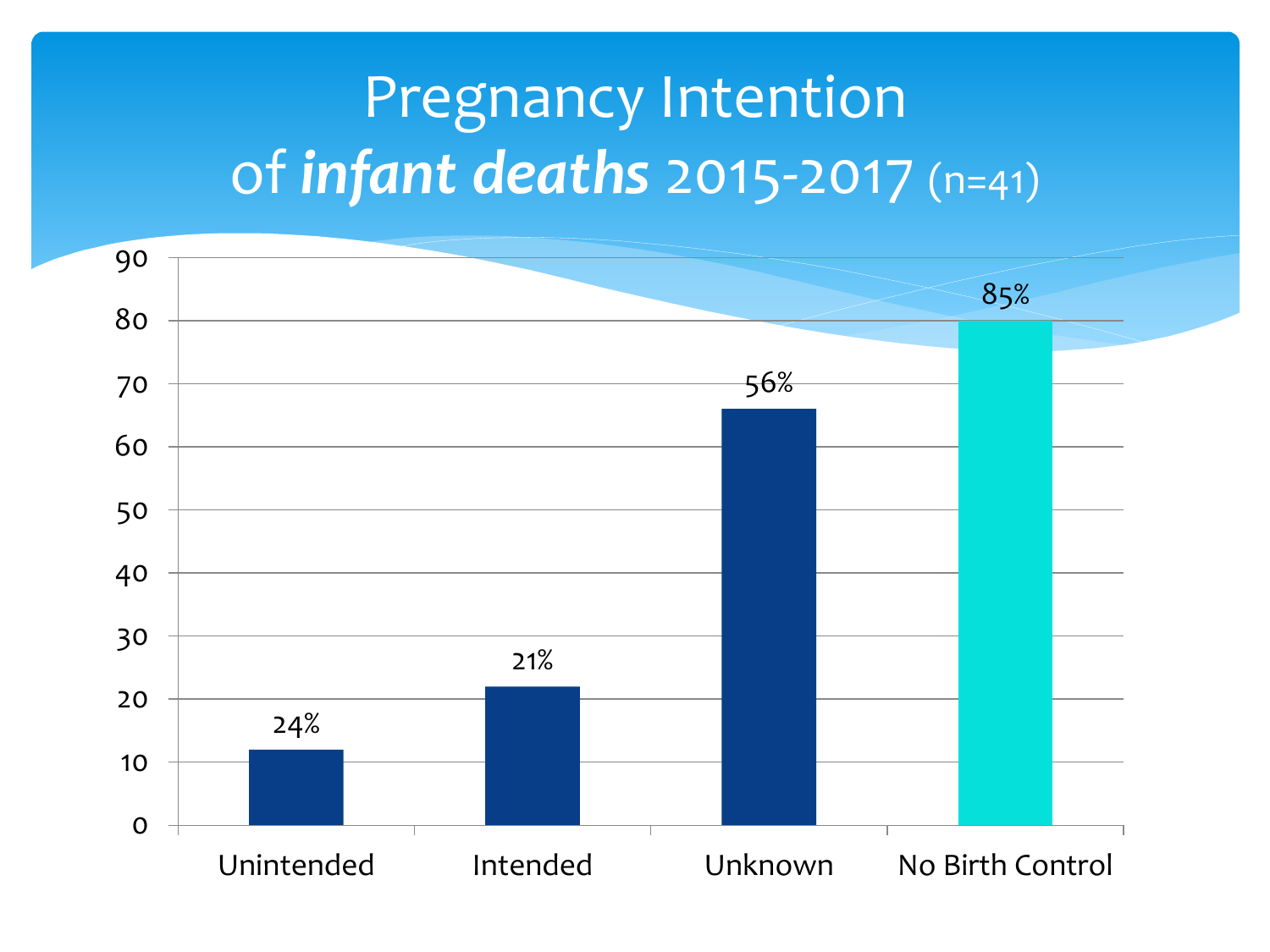### Natality and Pregnancy Data *The following slides look at prenatal care trends and live births in Jackson County compared to Michigan*

*Data Sources: Michigan Vital Statistics and Jackson County FIMR case review*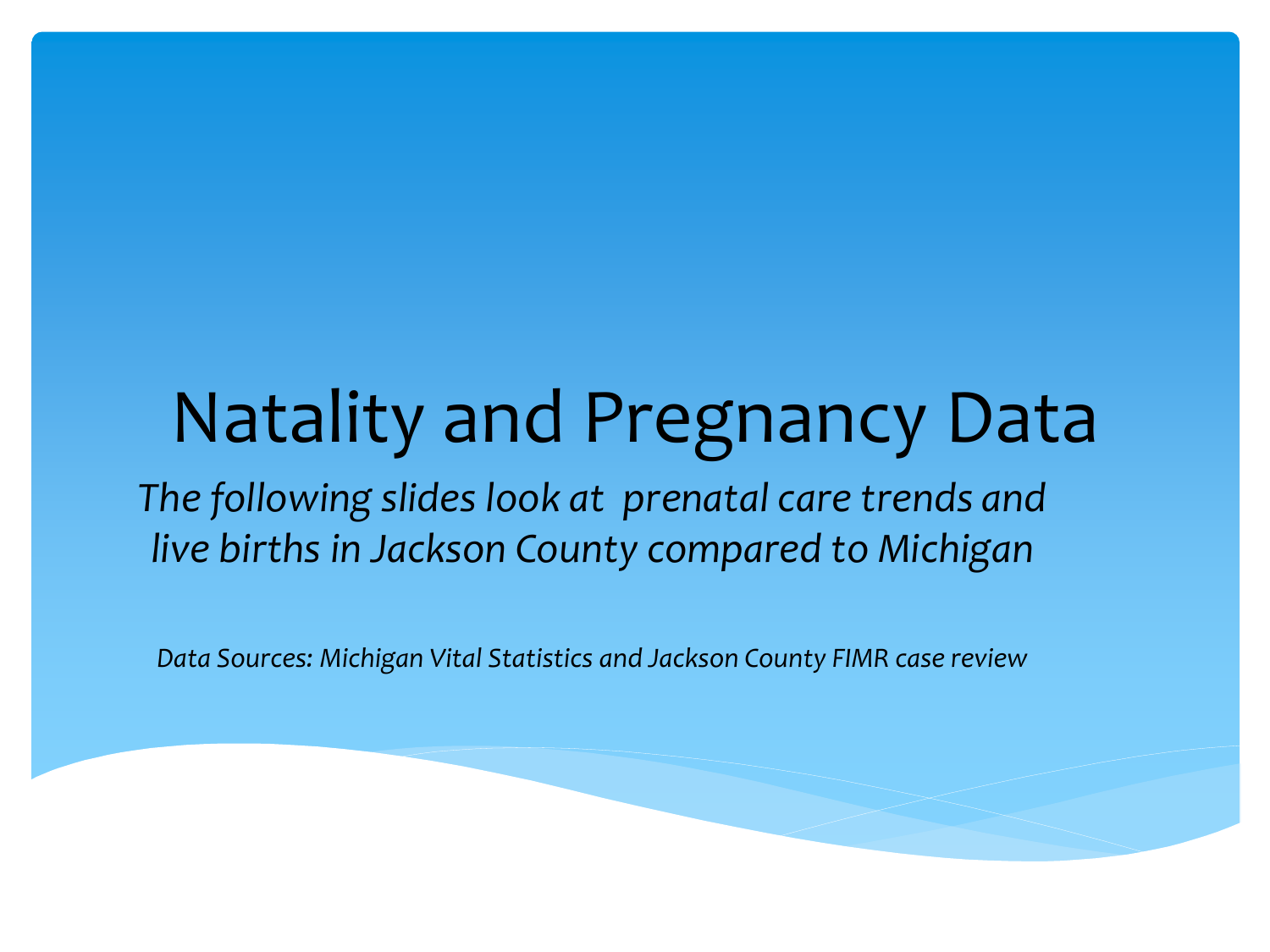# Percent births to mothers who smoked during pregnancy

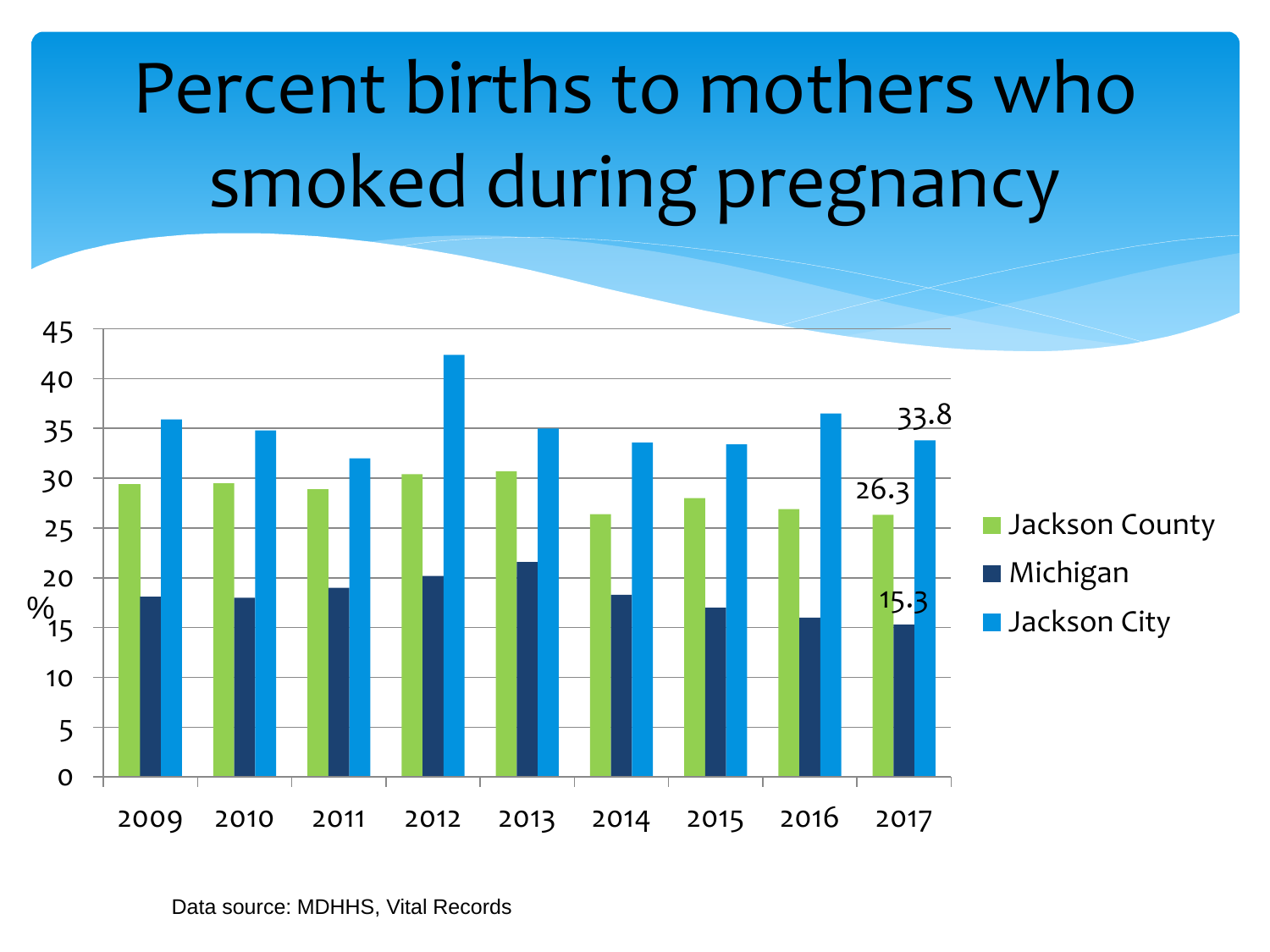#### Adequate prenatal care

#### (\*Kessner index) Jackson County compared to Michigan



\*The Kessner index classifies care based on entry into care, the number of prenatal visits and the length of pregnancy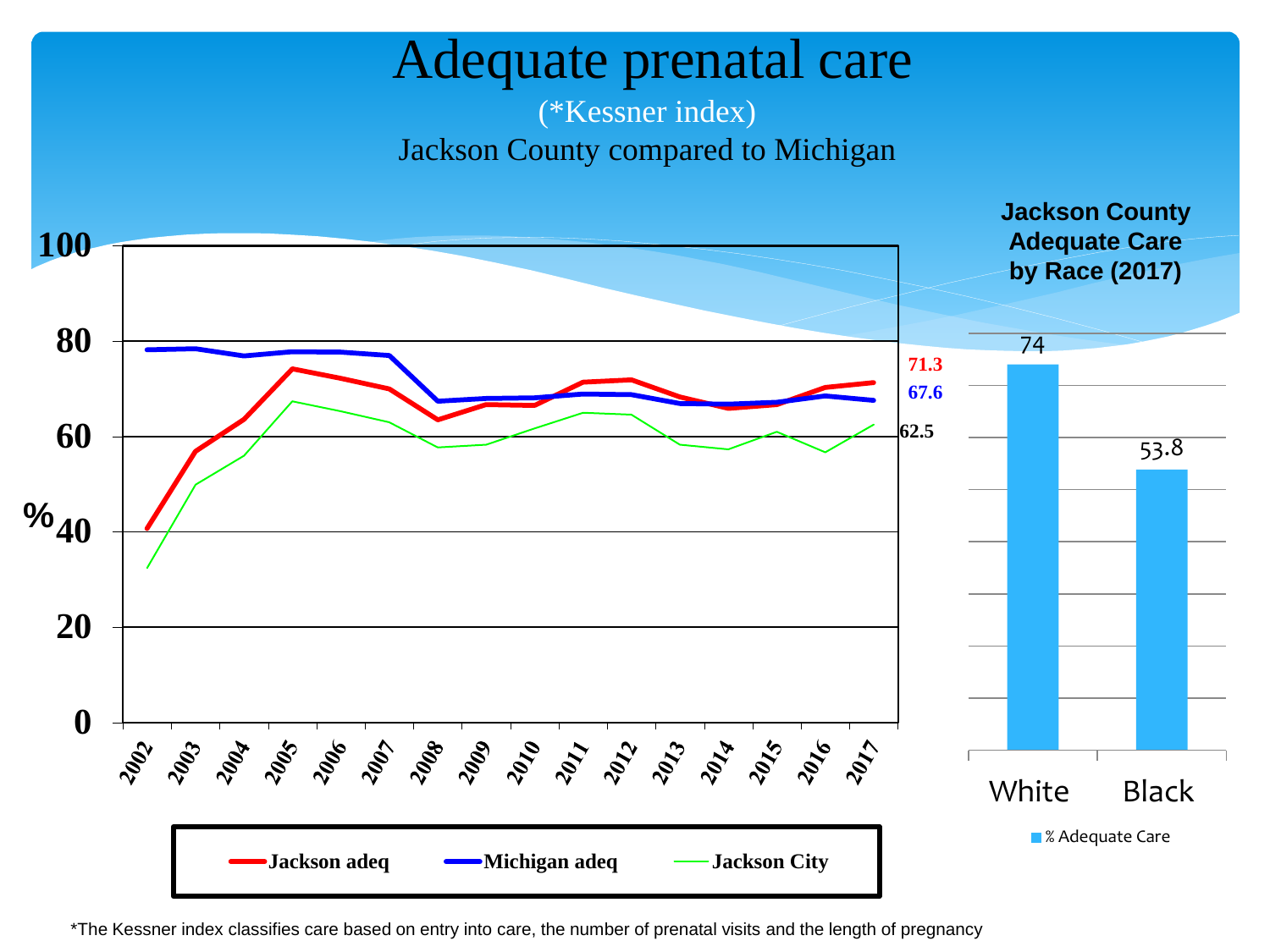#### Entry into care during1<sup>st</sup> trimester

Jackson County compared to Michigan

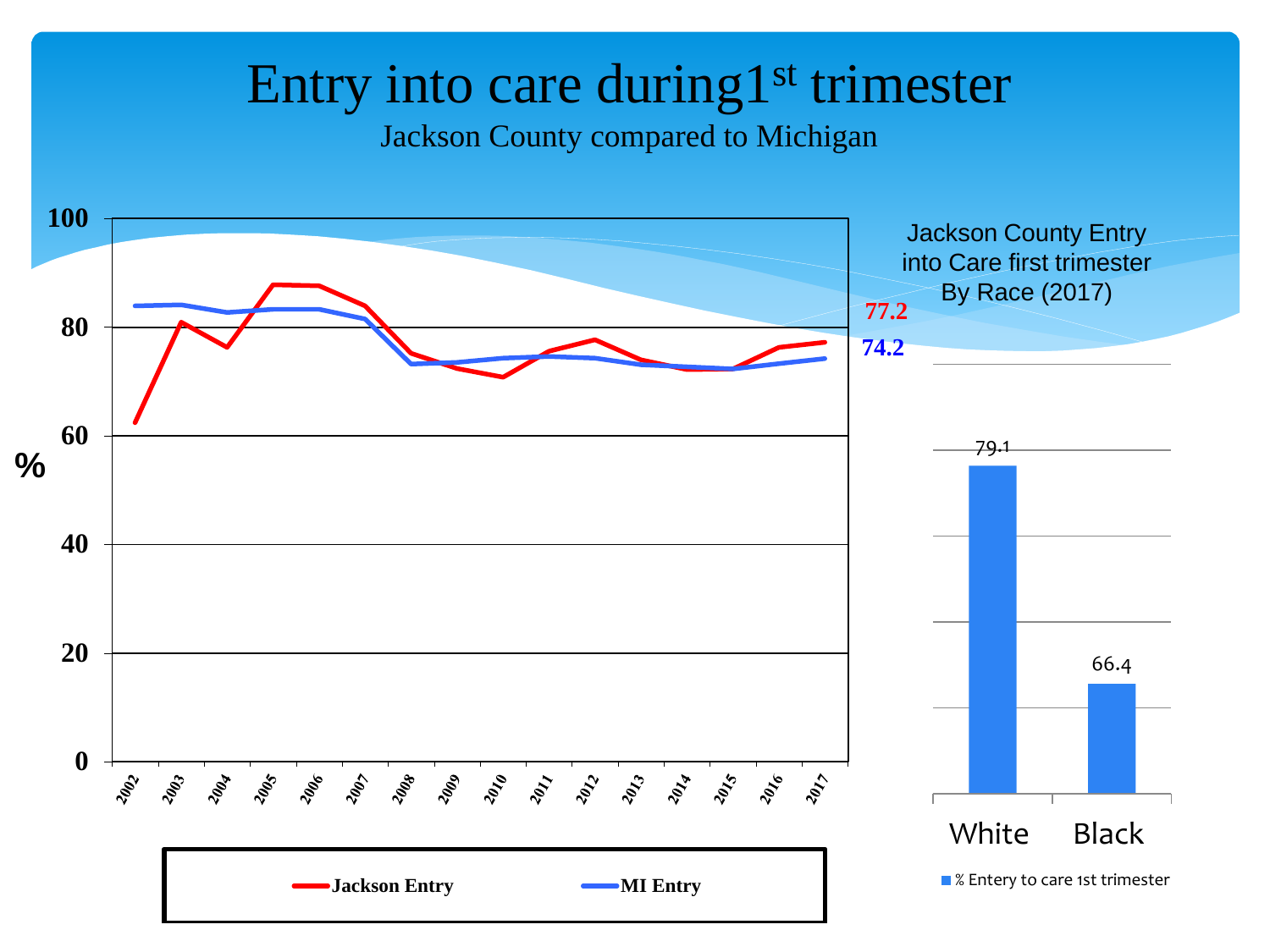Preterm Live Births Infants born prior to 37 completed weeks of gestation Jackson County, city and MI 2000-2017

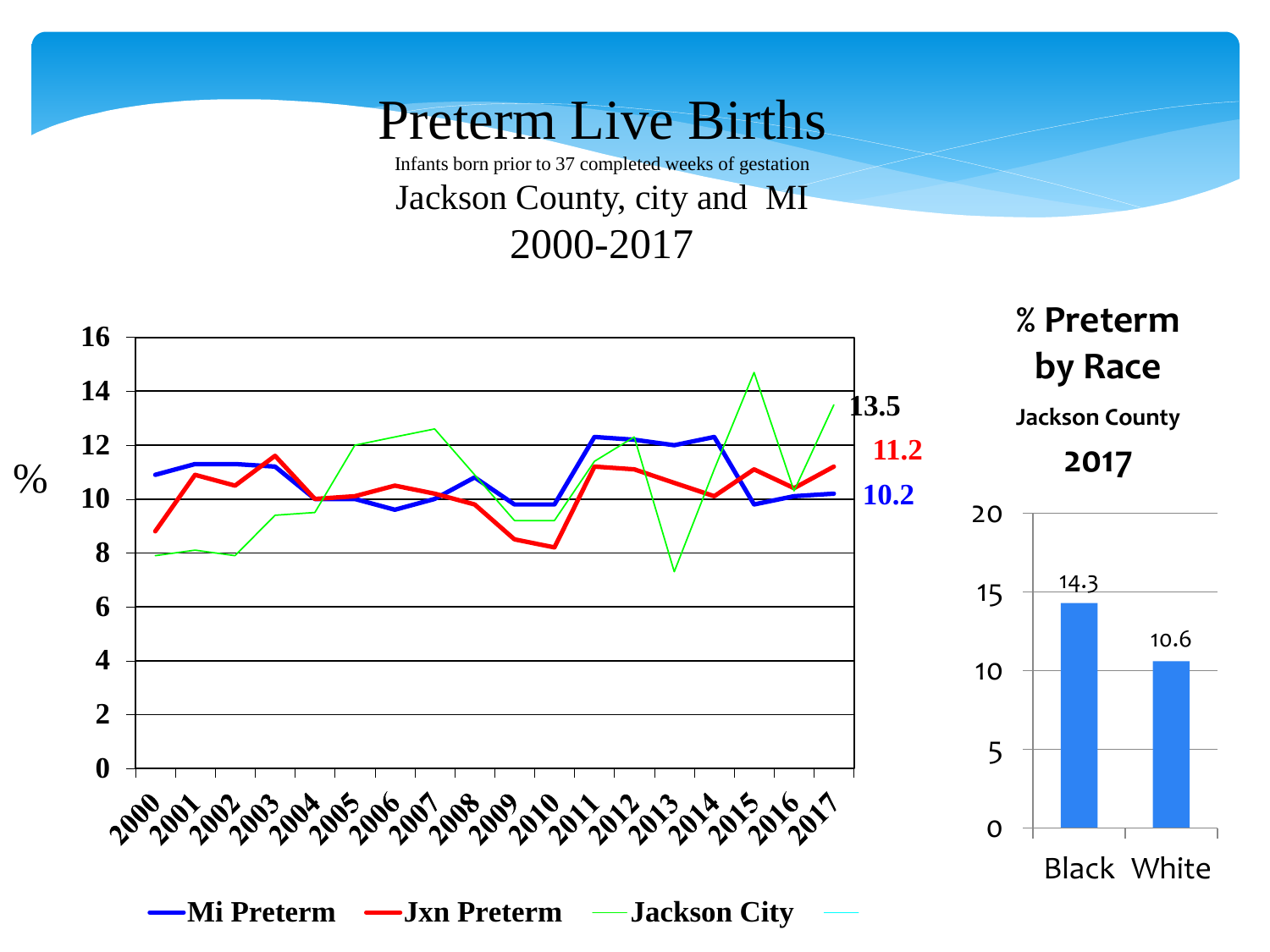#### Low Birth Weight (<2500g) Jackson County Compared to MI 2000-2017

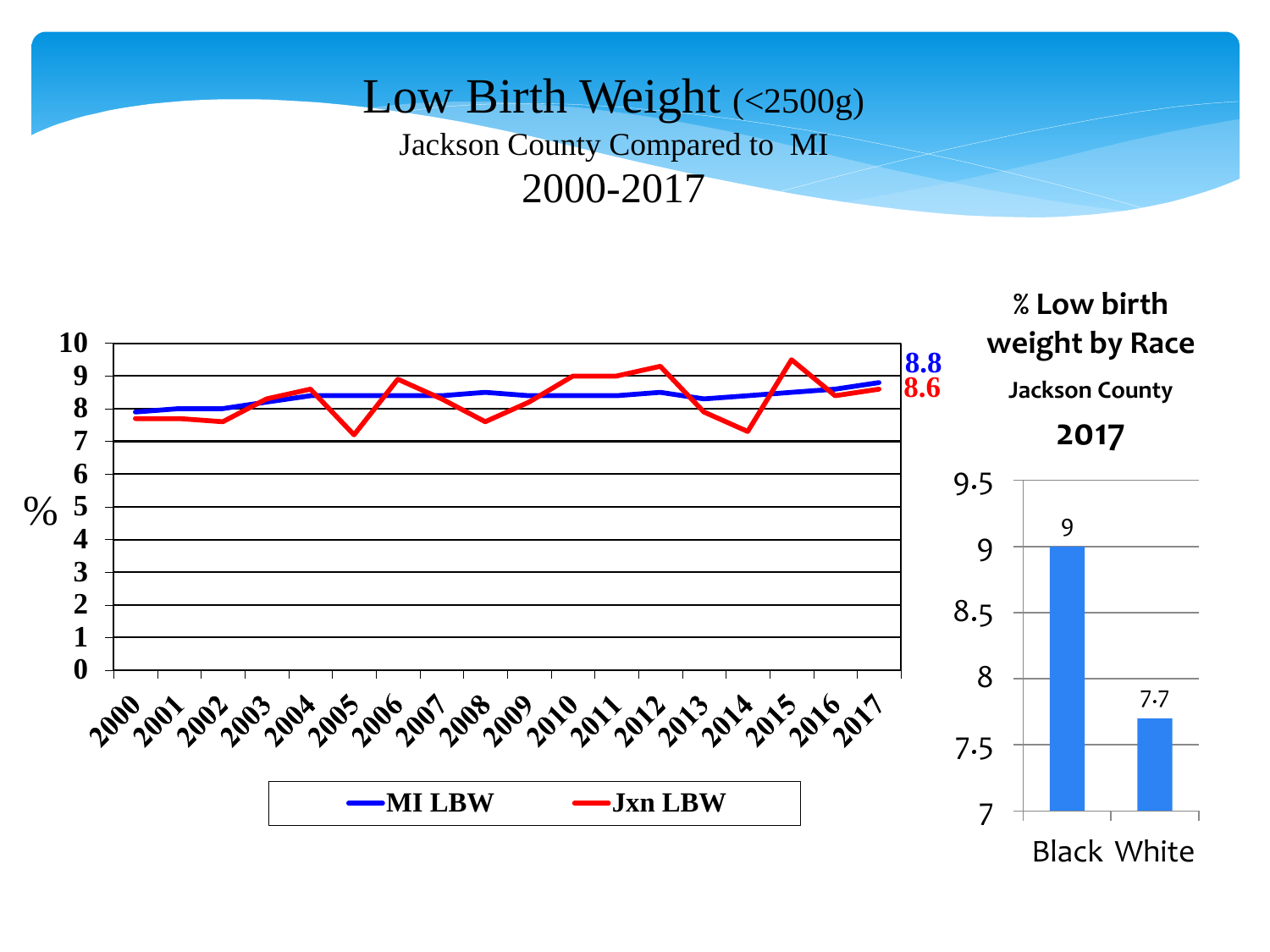# Why aren't all women accessing the care they need?

 Its important to remember that the **Social Determinants of health (SDOH)**, meaning living and working conditions (income, wealth, influence, and power) impact health status rather than individual risk factors. Maslow's hierarchy of needs

**Multiple stressors** in ones life can prevent women from prioritizing car[e](https://www.google.com/url?sa=i&rct=j&q=&esrc=s&source=imgres&cd=&cad=rja&uact=8&ved=2ahUKEwjHm4Ww9unaAhVP-mMKHaNlBssQjRx6BAgBEAU&url=https://www.simplypsychology.org/maslow.html&psig=AOvVaw3vyoTo27zFxsq4gpZvxJU5&ust=1525450040439317)  over basic needs. If women have **social chaos** and/or trauma in the home it is far more difficult to focus on healthy pregnancy outcomes.

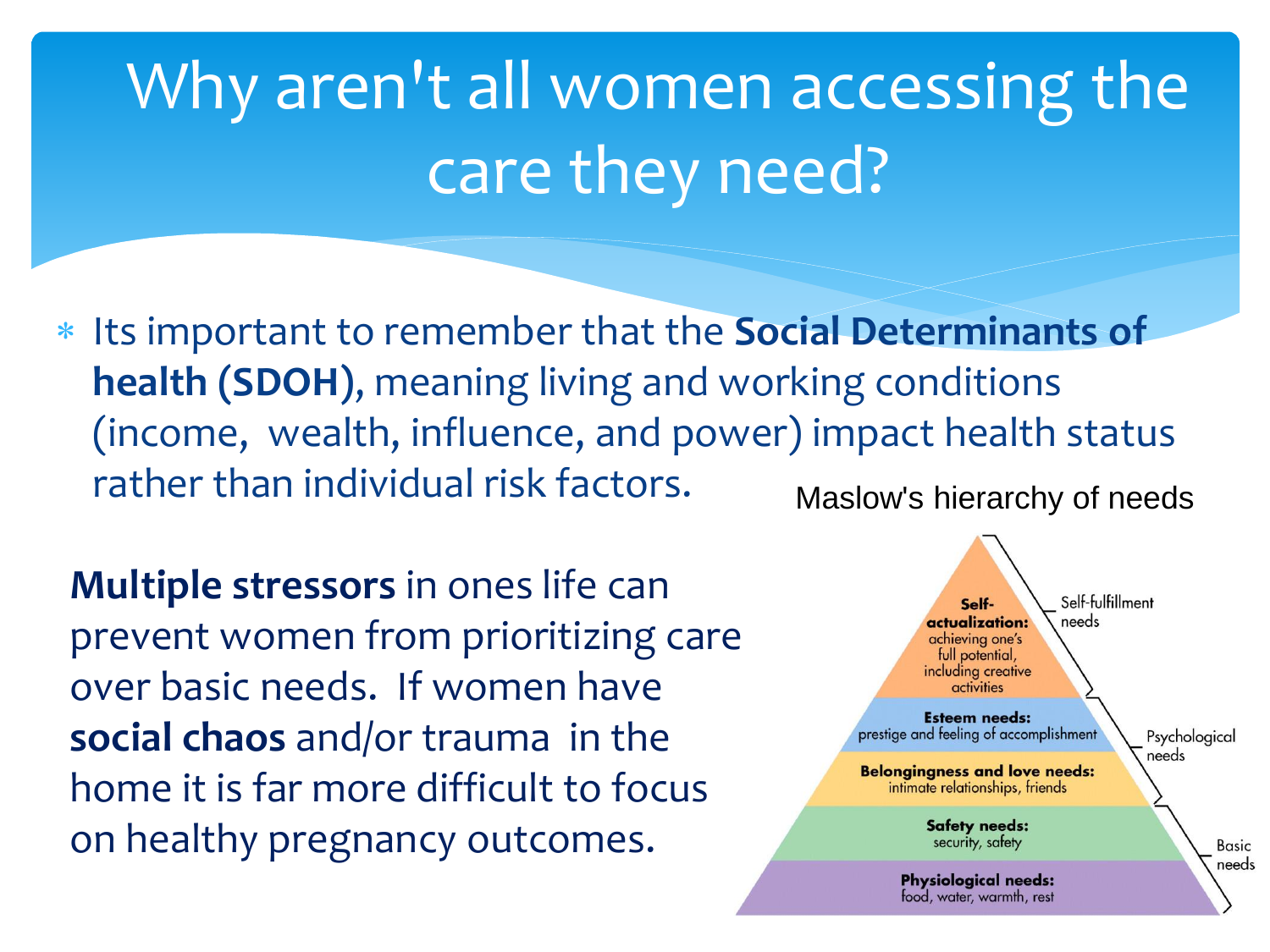### The impact of stress on pregnancy

- **Adverse childhood experiences (ACES)** have tremendous impact on lifelong health and opportunity. The higher the number of ACEs that people have, researchers learned, markedly increases their risk for poor health outcomes, as well as social and economic consequences.
- **Chronic Stress:** High levels of stress that continue for a long time may cause health problems like high blood pressure and heart disease. When you're pregnant this type of stress can increase the chances of having a premature baby or low birthweight baby who are often at risk for health problems

Can Racism contribute to these poor outcomes? Unnatural Causes, How the Bough Breaks [https://www.unnaturalcauses.org/video\\_clips\\_detail.php?res\\_id=70](https://www.unnaturalcauses.org/video_clips_detail.php?res_id=70)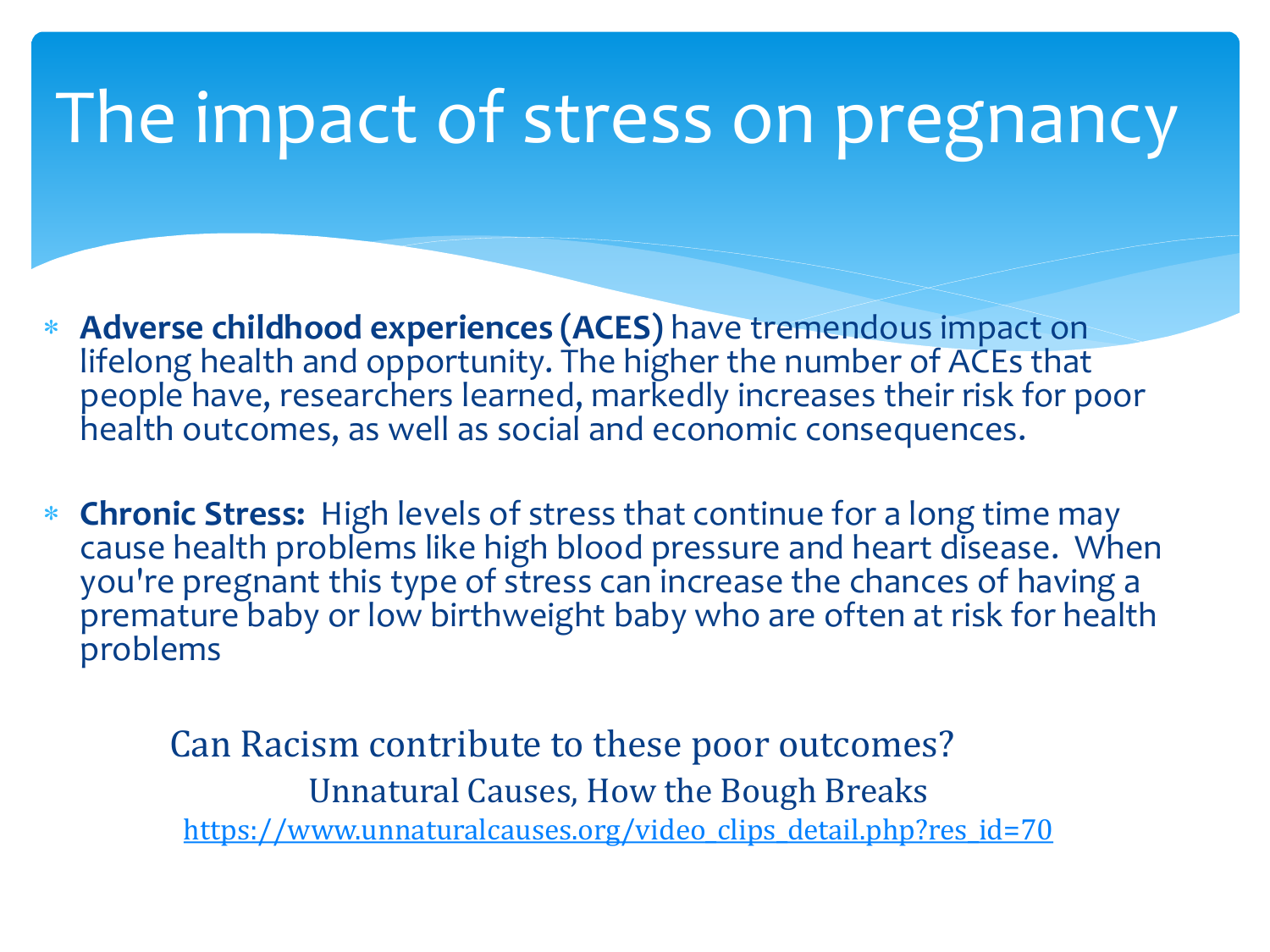# Sleep Related Deaths 2010-2017

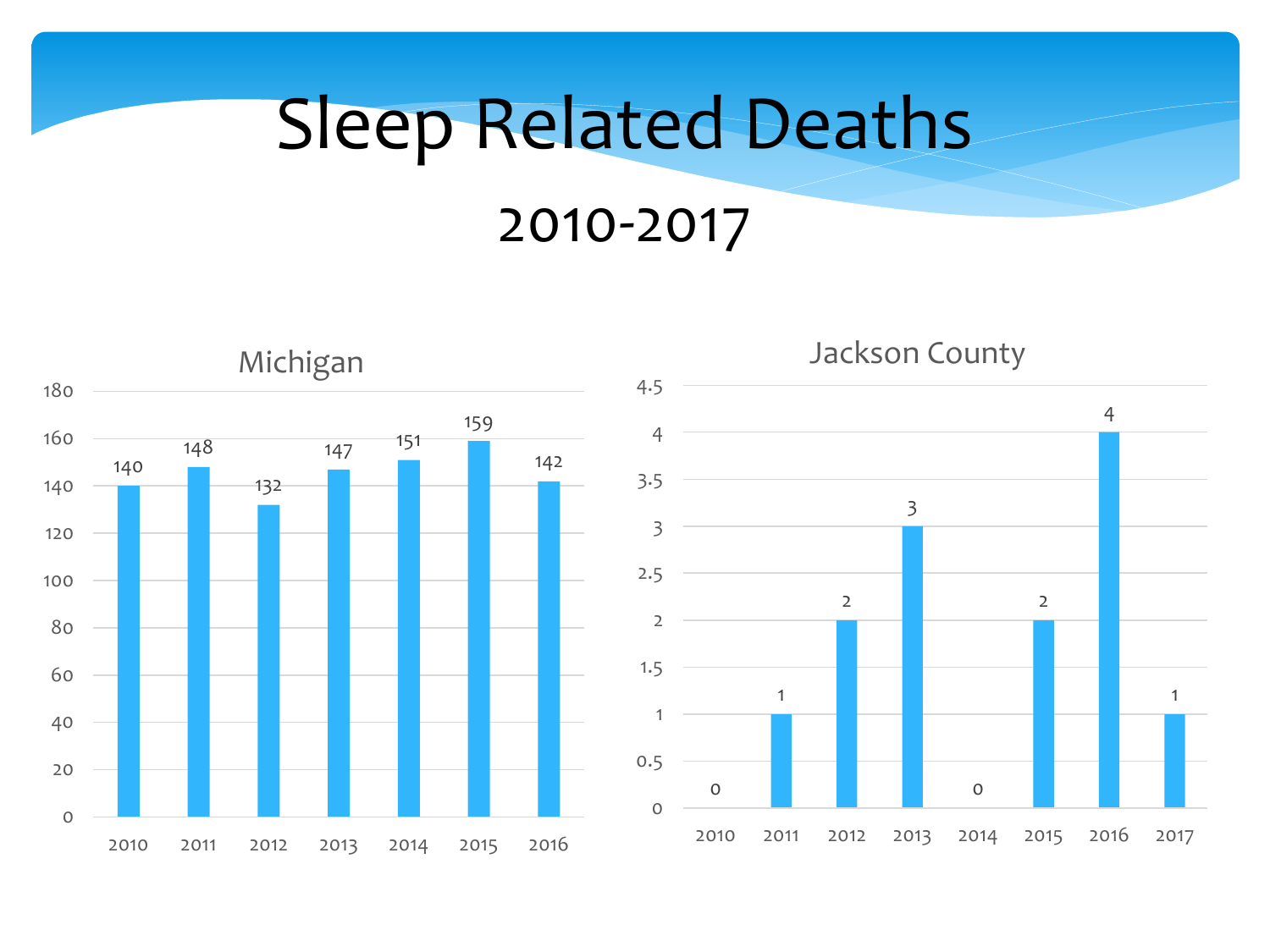Sleep Related Deaths (Jackson County) Circumstances surrounding sleep related deaths from 2013-2017  $N=9$ )

90%

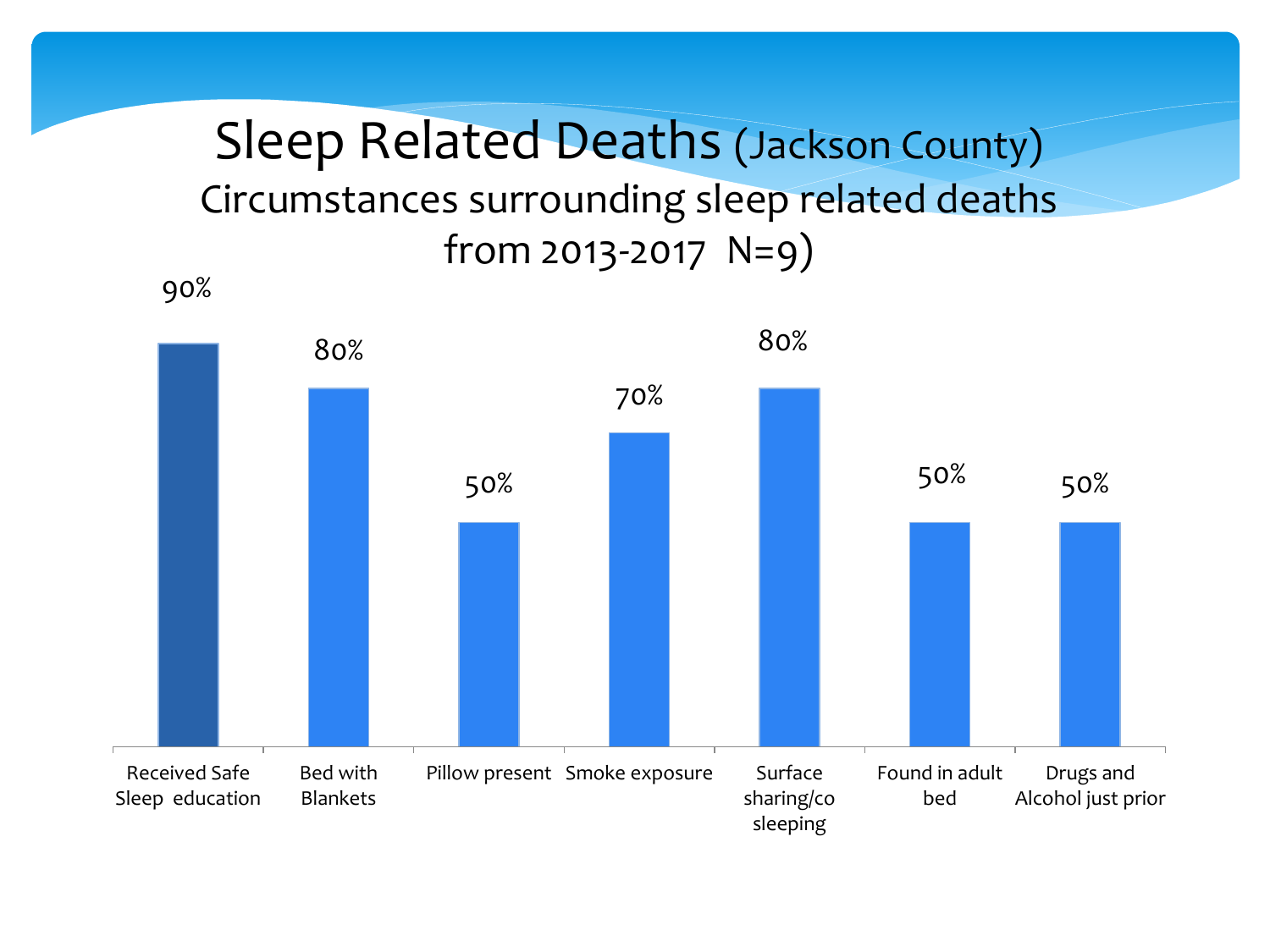#### Age of Mom with sleep related death 2013-2017 (n=9)

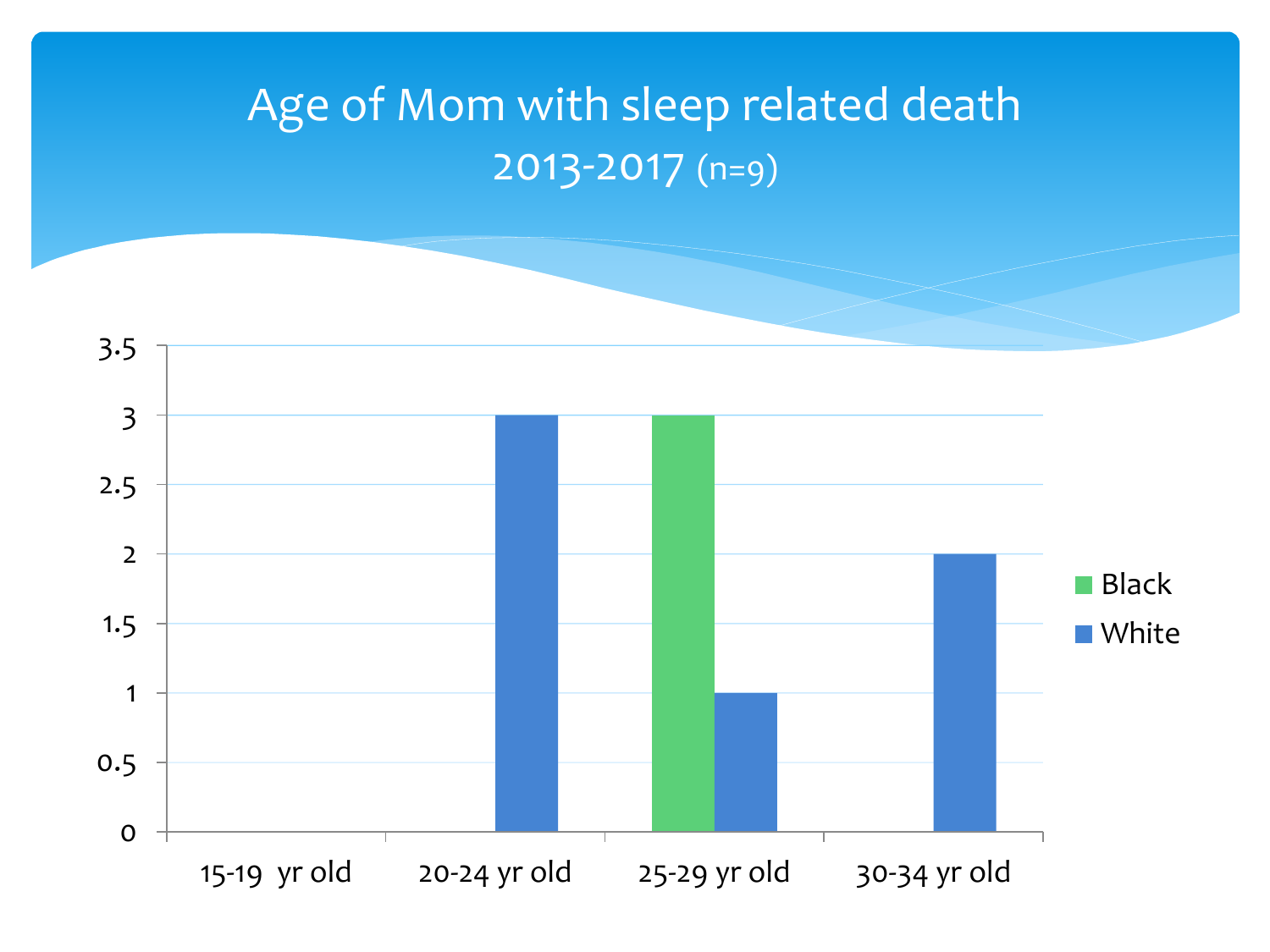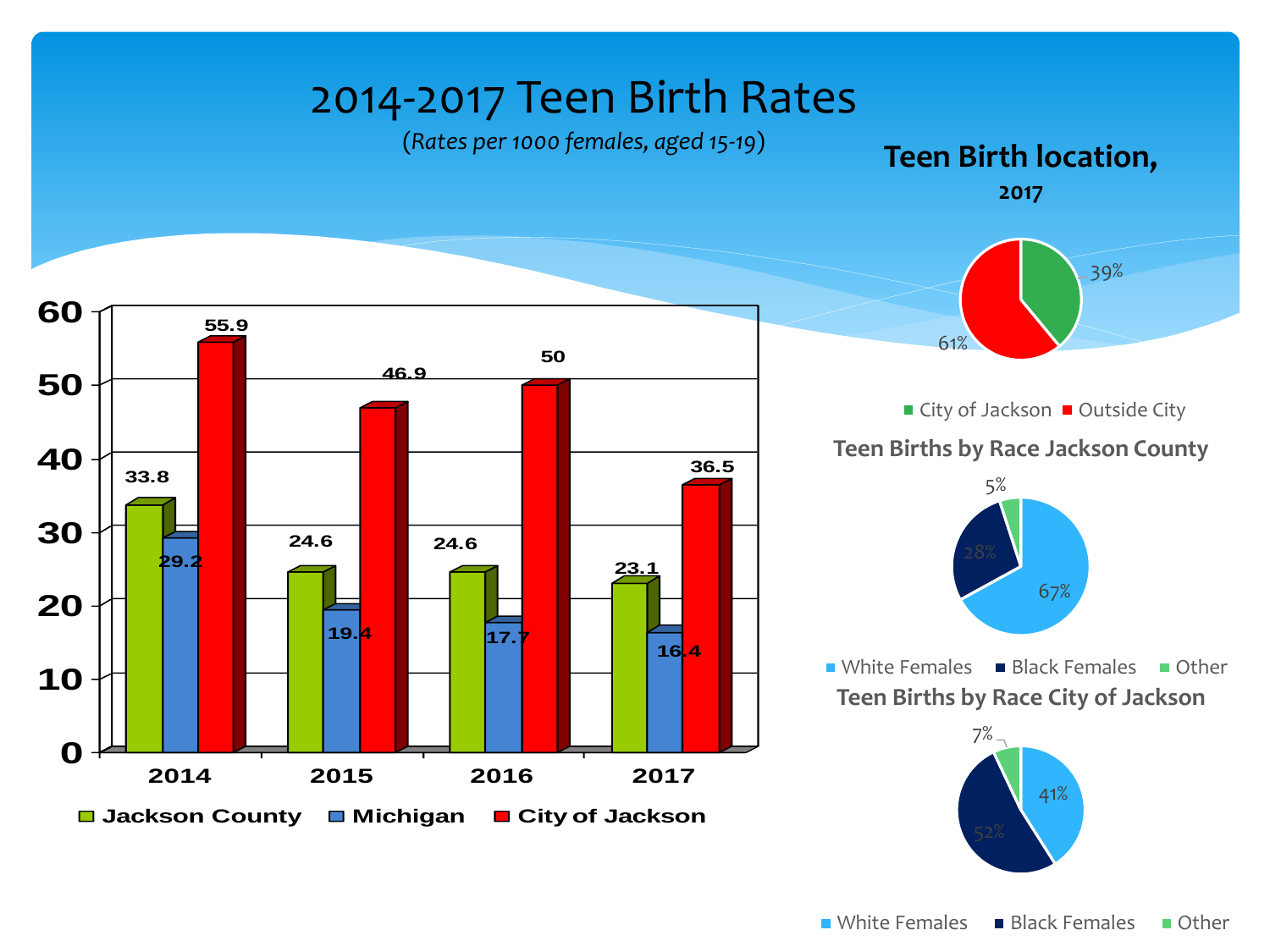#### Jackson County infant deaths/live births Maternal Characteristics

| 2015-2017<br>(3 year average)         | 2017                                  |                                      | 2017                                      | 2017                                       |
|---------------------------------------|---------------------------------------|--------------------------------------|-------------------------------------------|--------------------------------------------|
| % Infant<br><b>Deaths</b><br>$(n=41)$ | % infant<br><b>Deaths</b><br>$(n=14)$ |                                      | % live<br><b>births</b><br><b>Jackson</b> | % live<br><b>births</b><br><b>Michigan</b> |
| 39%                                   | 36%                                   | Obese $(BMI > 29)$                   |                                           |                                            |
| 68%                                   | 79%                                   | Overweight/obese (BMI > 26.1)        |                                           |                                            |
| 17%                                   | 29%                                   | 1 <sup>st</sup> pregnancy as teen    |                                           |                                            |
| 17%                                   | 21%                                   | $<$ 12 <sup>th</sup> grade education | 13.2%                                     | 11.3%                                      |
| 63%                                   | 71%                                   | <b>Mother Unmarried</b>              | 50.6%                                     | 41.4%                                      |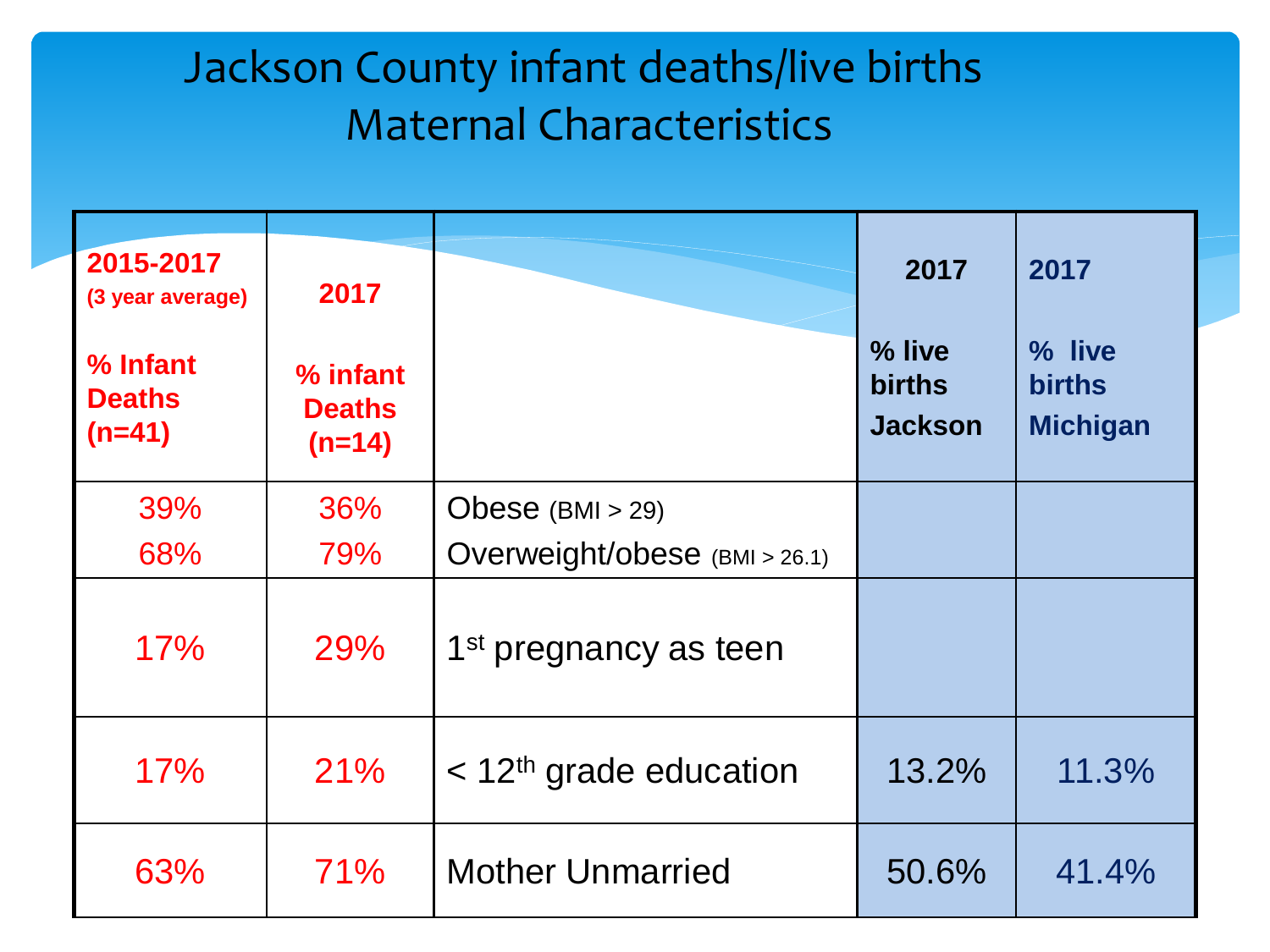#### **Maternal/Prenatal Characteristics**

| 2015-2017                                   | 2017                                  |                                                    | 2017                                      | 2017                                       |
|---------------------------------------------|---------------------------------------|----------------------------------------------------|-------------------------------------------|--------------------------------------------|
| 3 year average<br>% Infant<br>Deaths (n=41) | % infant<br><b>Deaths</b><br>$(n=14)$ |                                                    | % live<br><b>births</b><br><b>Jackson</b> | % live<br><b>births</b><br><b>Michigan</b> |
| 68%                                         | 64%                                   | <b>Adequate Prenatal Care</b>                      | 71.3                                      | 67.6                                       |
| 78%                                         | 86%                                   | Entered Prenatal care 1 <sup>st</sup><br>trimester | 77.2%                                     | 74.2%                                      |
| 49%                                         | <b>57%</b>                            | Kept 6 Week postpartum visit                       |                                           |                                            |
|                                             |                                       |                                                    |                                           |                                            |
| 73%                                         | 64%                                   | Low Birth weight baby<br>$(<2500$ grams)           | 8.6%                                      | 8.8%                                       |
| 81%                                         | 72%                                   | Preterm<br>(less than 37 weeks)                    | 11.2%                                     | 10.2%                                      |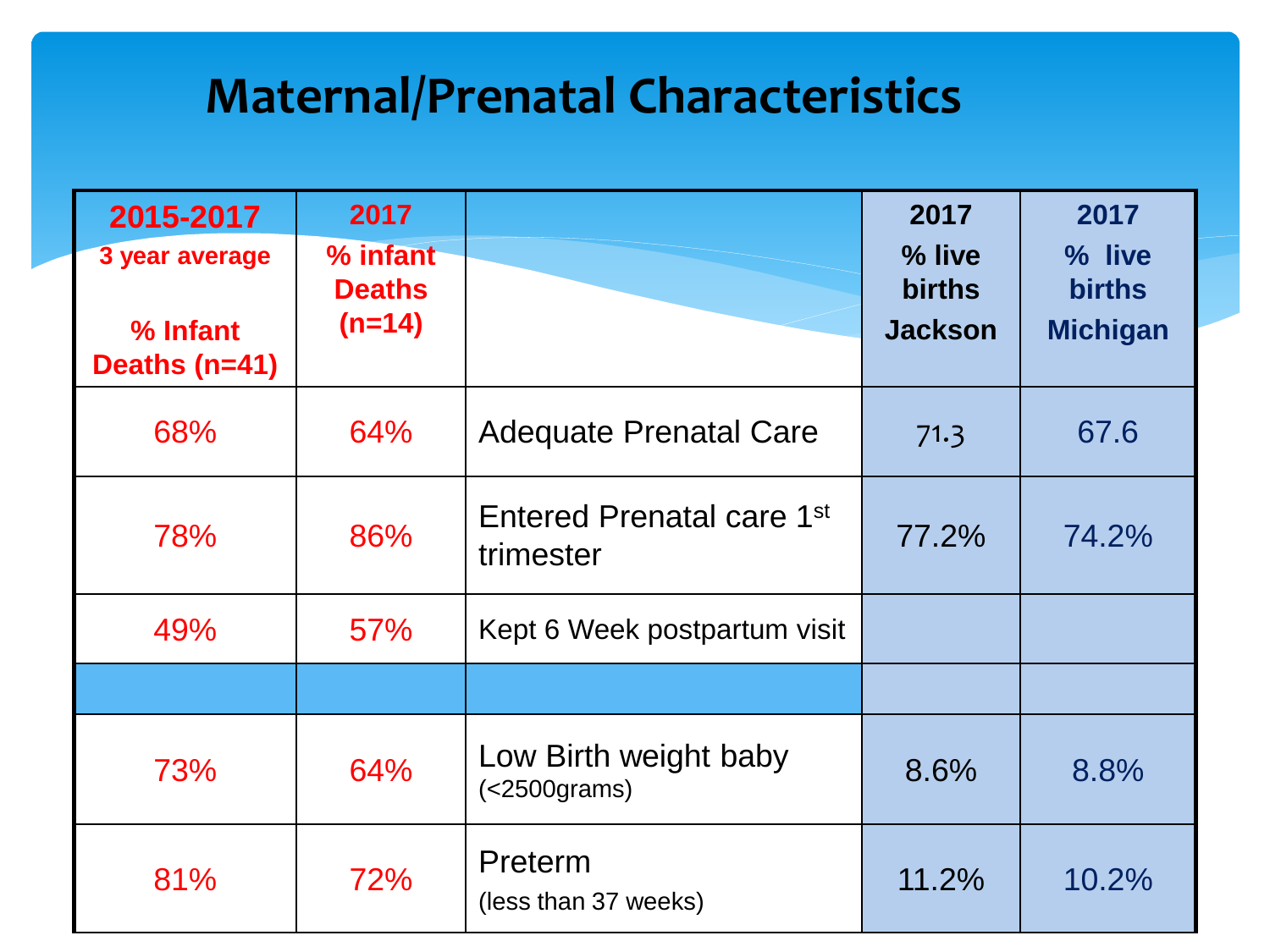#### **Social/Economic Characteristics**

| 2015-2017<br>3 year average | 2017                      |                                                       | 2017                                      | 2017                                       |
|-----------------------------|---------------------------|-------------------------------------------------------|-------------------------------------------|--------------------------------------------|
| % Infant Deaths<br>$(n=41)$ | % infant<br>Deaths (n=14) |                                                       | % live<br><b>births</b><br><b>Jackson</b> | % live<br><b>births</b><br><b>Michigan</b> |
| 56%                         | 50%                       | <b>Multiple Stressors /</b><br><b>Social Chaos</b>    |                                           |                                            |
| <b>22%</b>                  | 29%                       | Drug Use                                              |                                           |                                            |
| 51%                         | 64%                       | Mental Health /<br><b>Depression Issues (current)</b> |                                           |                                            |
| 34%                         | 36%                       | Smoking                                               | 26.3%                                     | 15.3%                                      |
| 59%                         | <b>57%</b>                | <b>Medicaid</b>                                       | 45.7%                                     | 42.7%                                      |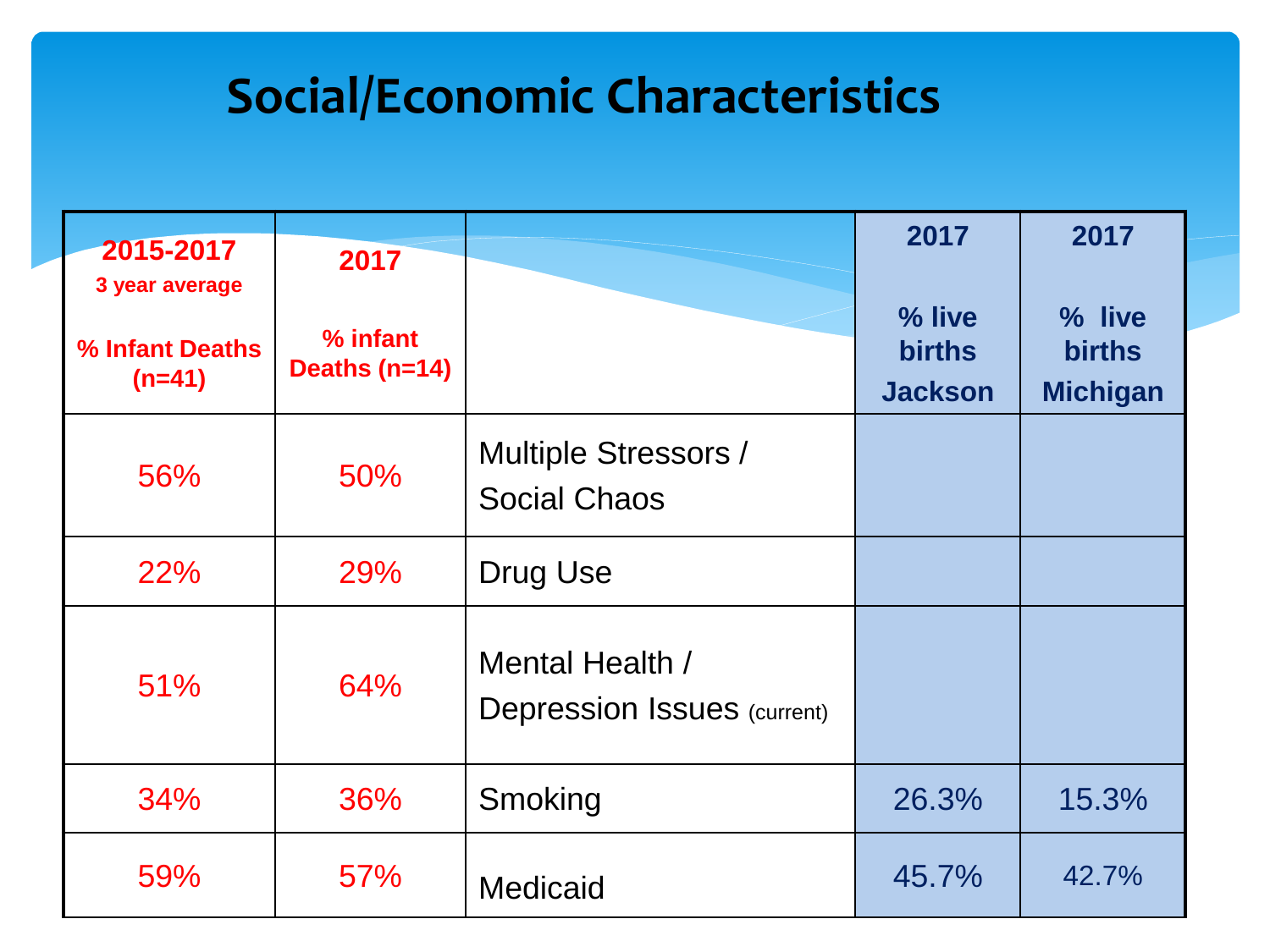# Systems Issues and Recommendations

*The following slides look at recurring systems issues and team recommendations from the reviewed infant death cases*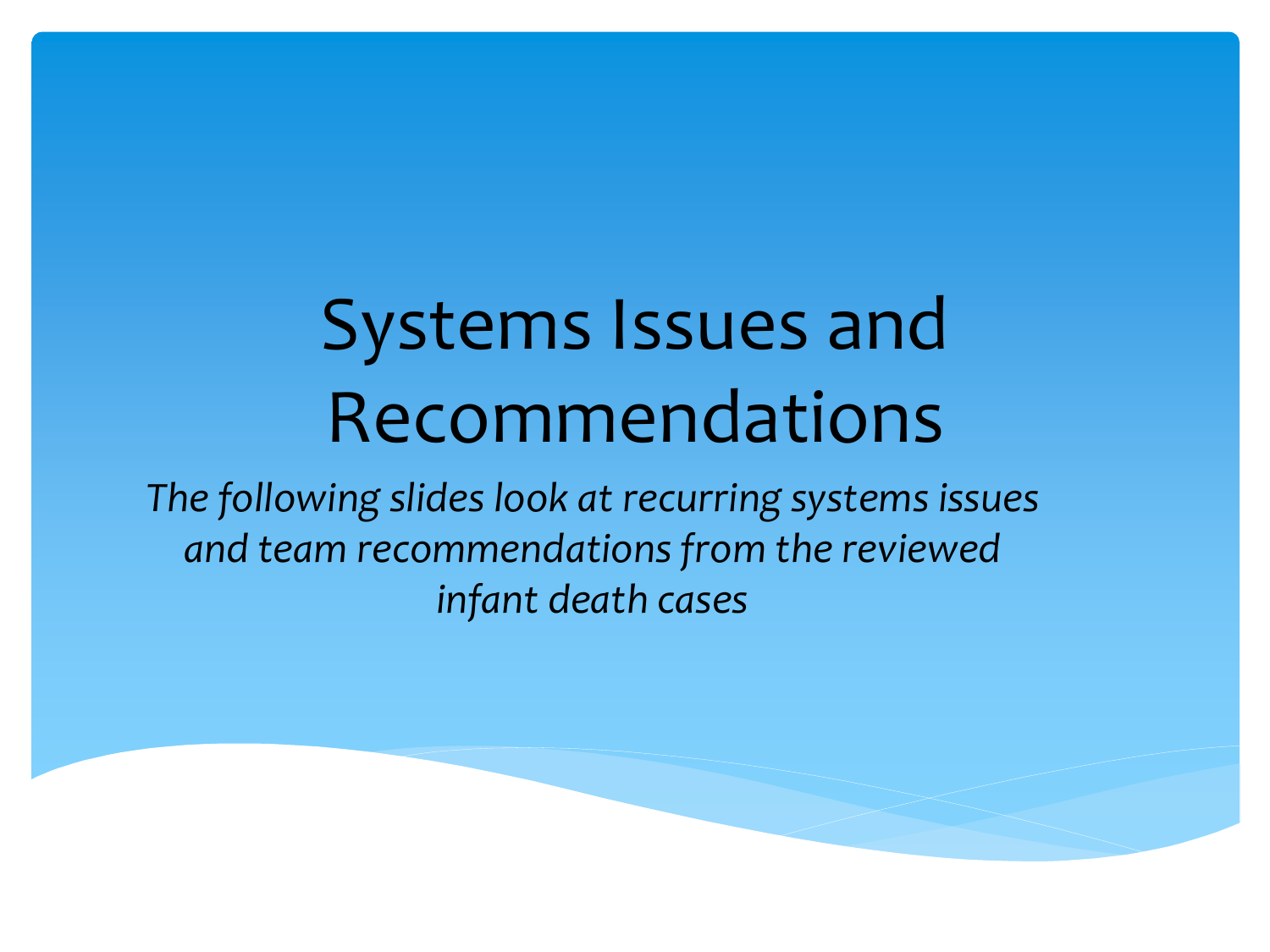Identified System Issues (2015-2017 cases n=41)

- Lack of dental care assessment. Referral and follow-up (28)
- Lack of PNV/folic acid prior to conception (25)
- \* Social Chaos during pregnancy (23)
- Lack of preconception and interconception care/education (21)
- Did not keep postpartum visit (17)
- Smoked during pregnancy (14)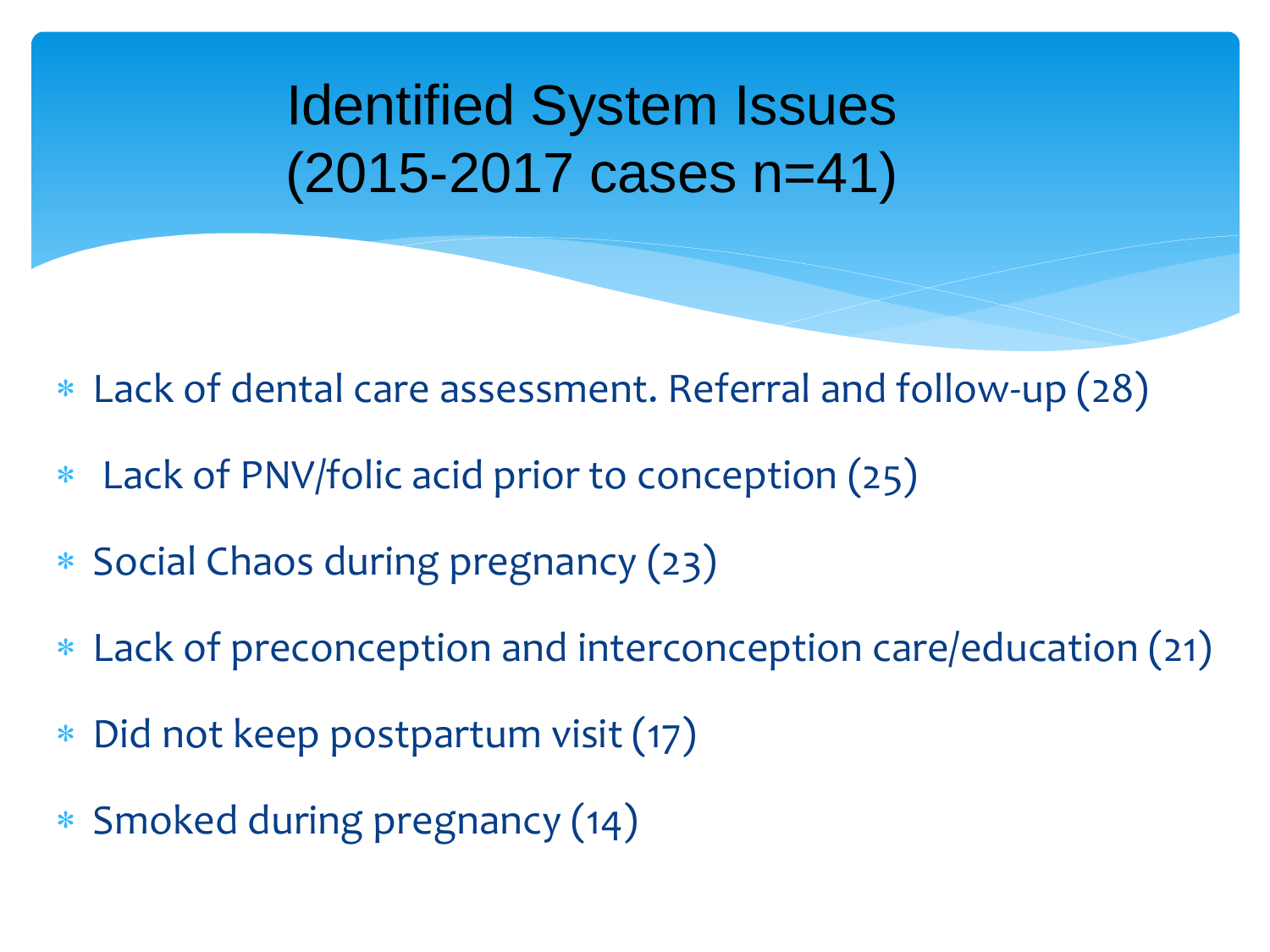## Top Recommendations 2015

- Provide drug screen testing on all preterm deliveries
- \* Institute standard safe sleep training module for hospital and community staff
- Provide complete communication between tertiary care and local OB's, and ensure local bereavement services know when a baby from Jackson area has passed
- Provide prenatal vitamin for all women of childbearing age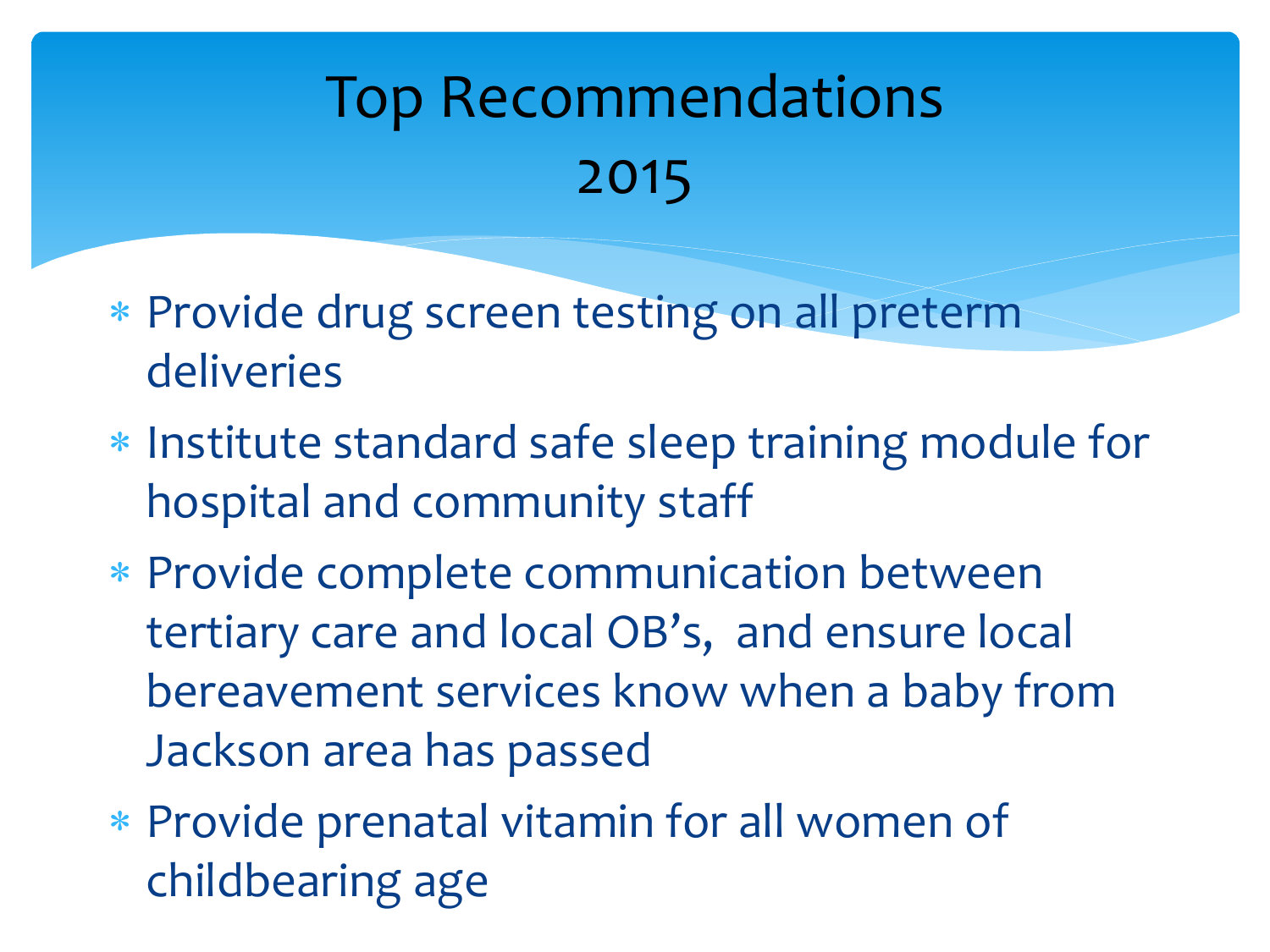### Top Recommendations 2016

- \* Increase postpartum visits and follow up
- Complete drug testing on moms with pre-term delivery or multiple missed appointments (ideally all delivering moms)
- Complete mental health evaluation prior to discharge from hospital with referrals if needed
- Proper care and assessment for "late to care" moms
- Continued efforts in the community to make meaningful closed loop referrals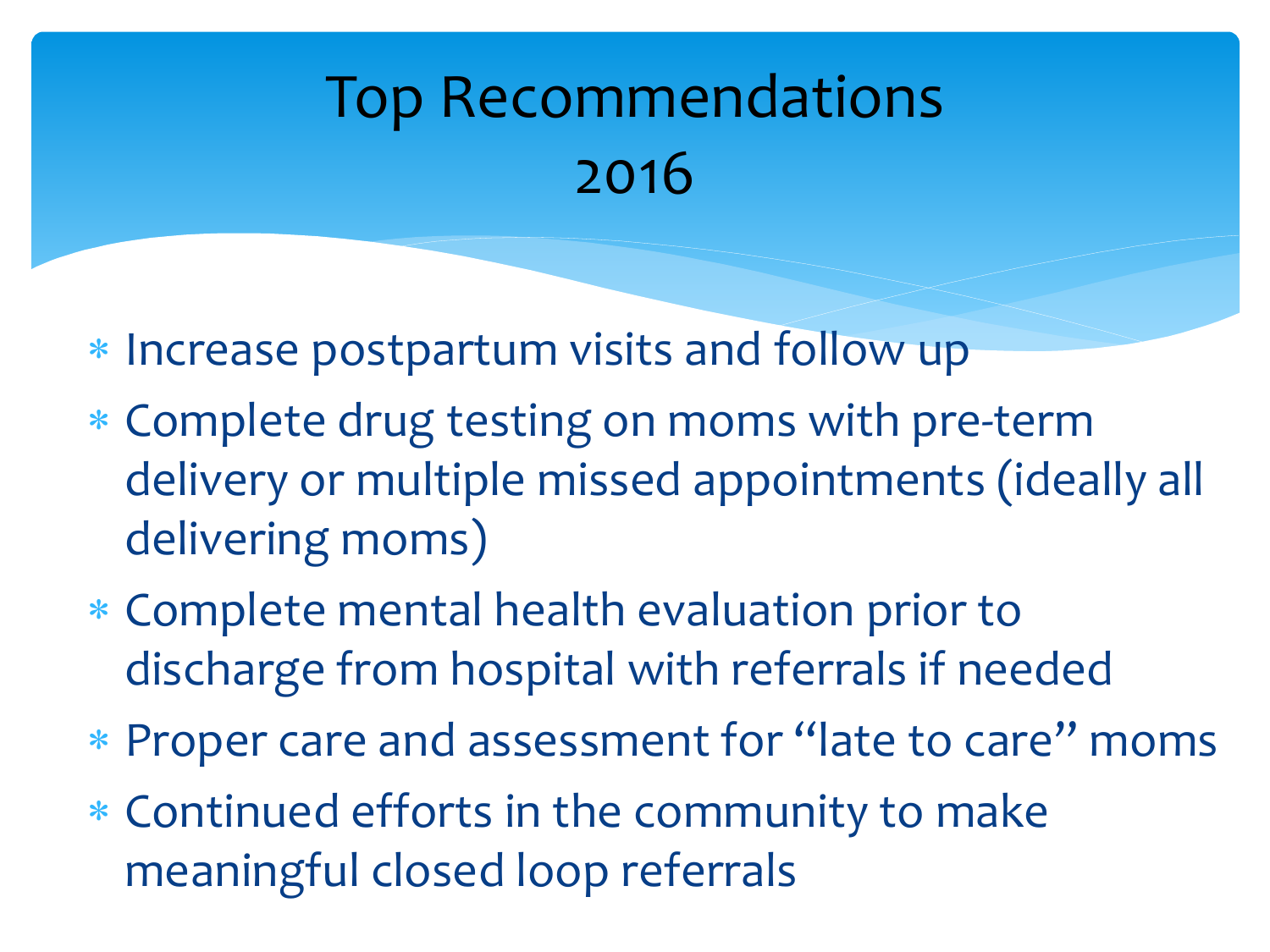## Top Recommendations 2017

- \* Institute standard safe sleep training module for hospital and community staff
- Provide and encourage use of prenatal vitamin for all women of childbearing age
- Better education on birth control, interconception care, birth spacing & Tdap vaccine
- Provide drug screen testing on all preterm deliveries
- Improve birth abstract documentation/Data collection
- Improved Mental Health Screening and meaningful referral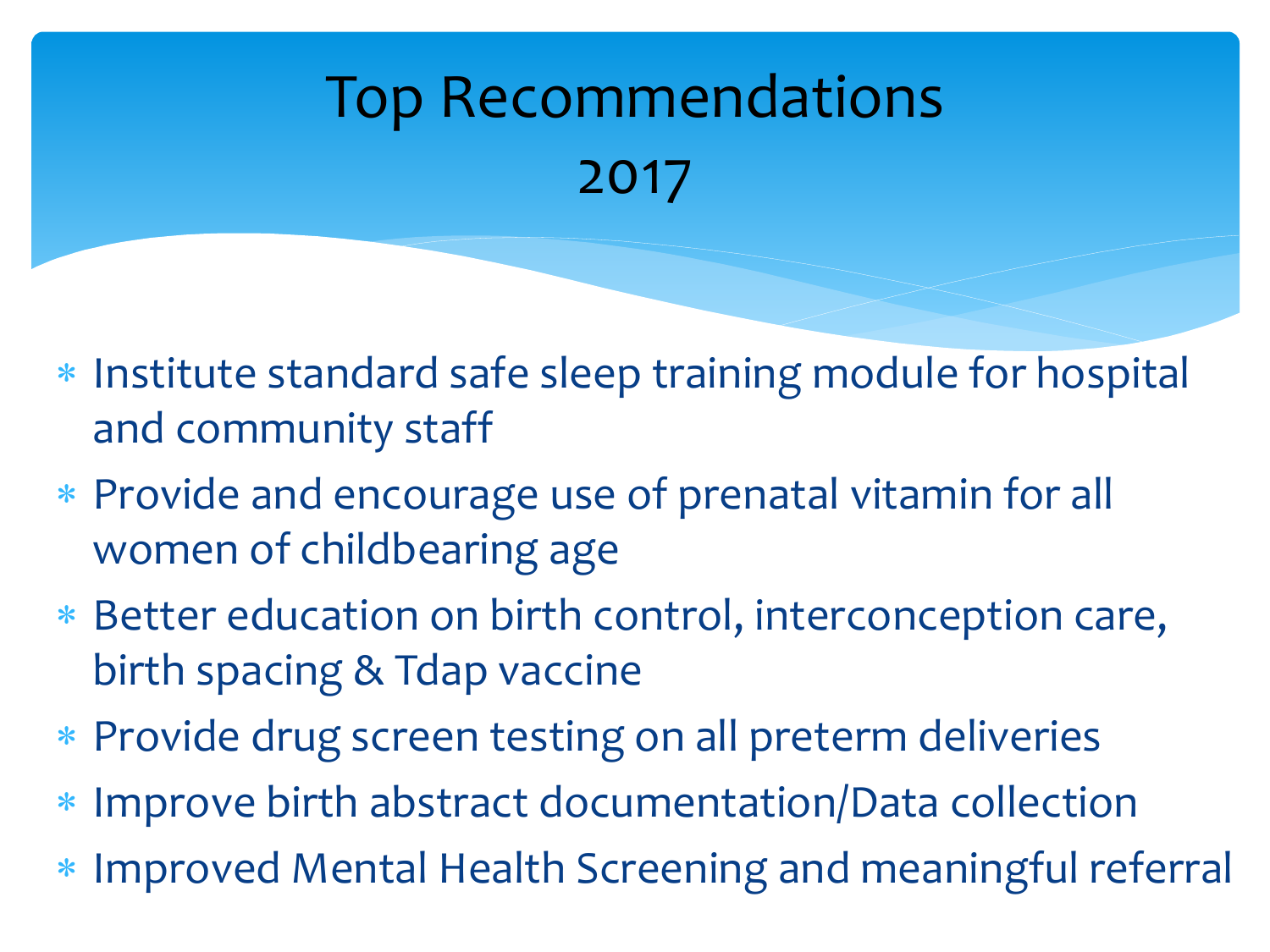#### Maternal Child Health Action (MCHAT) Team Accomplishments

- Better Community Engagement with surveys conducted by MCHAT members as well as individual interviews with those experiencing the issues.
- Developed strategies in response maternal interviews that include 1) trainings for office staff/providers on ACEs and Equity and 2) Better patient education and empowerment with targeted population.
- Updated the local PRAMS survey to include more social determinates of health / equity questions.
- Continued safe sleep presentations to colleges, non-profits, DHHS, adoption services, rehabilitation organizations etc.
- Continue to partner with Teen Pregnancy Prevention Initiative (TPPI) and the Jackson Tobacco Reduction Coalition (JTRC) to increase engagement and work toward reducing teen pregnancy and pregnancy smoking rates.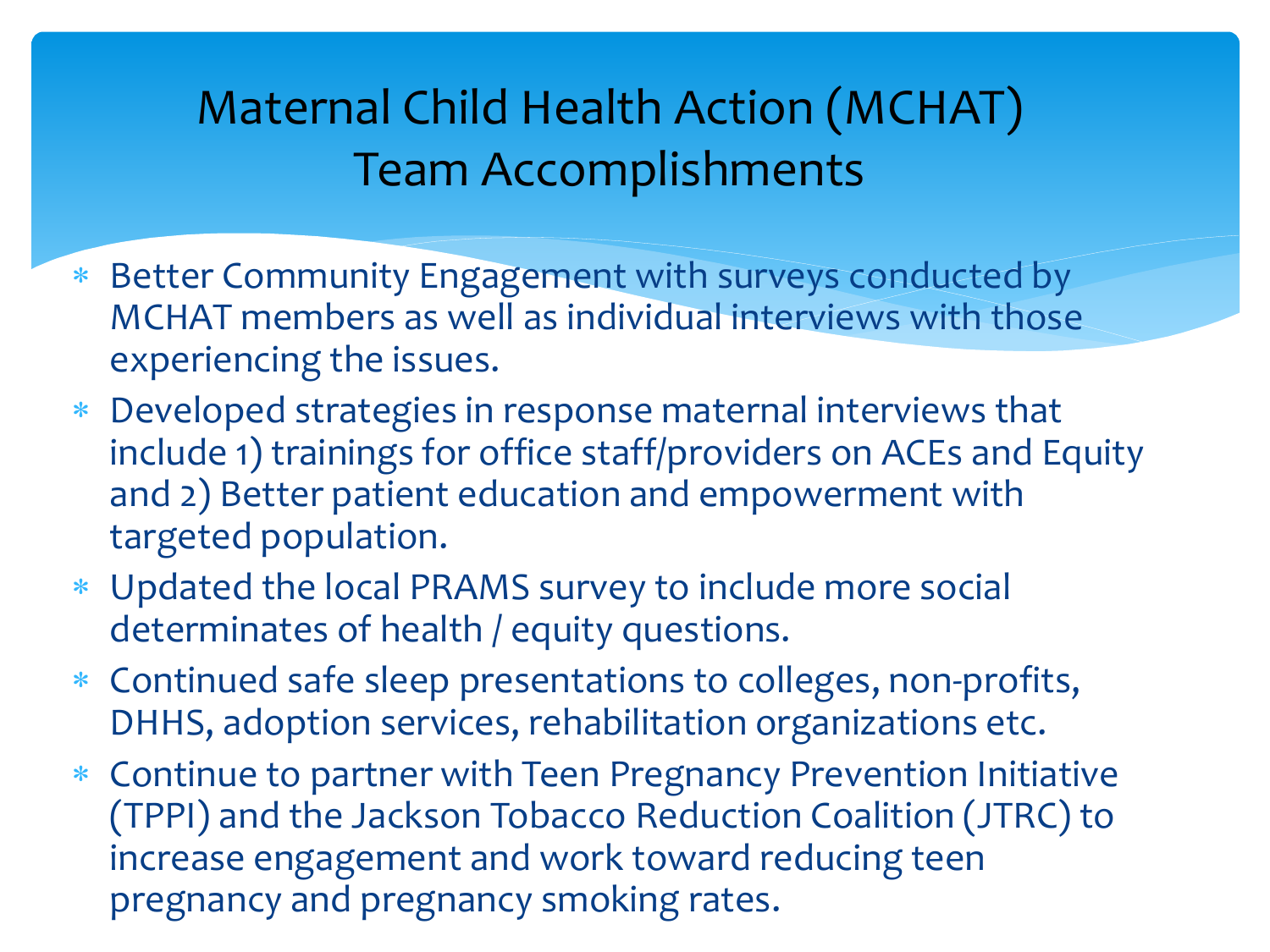### Areas of Focus

Use an equity lens to address racial disparities



- Authentically engage community voices and ideas for strategies and solutions
- Address the Impact of Adverse Childhood Experiences (ACEs) and trauma on birth outcomes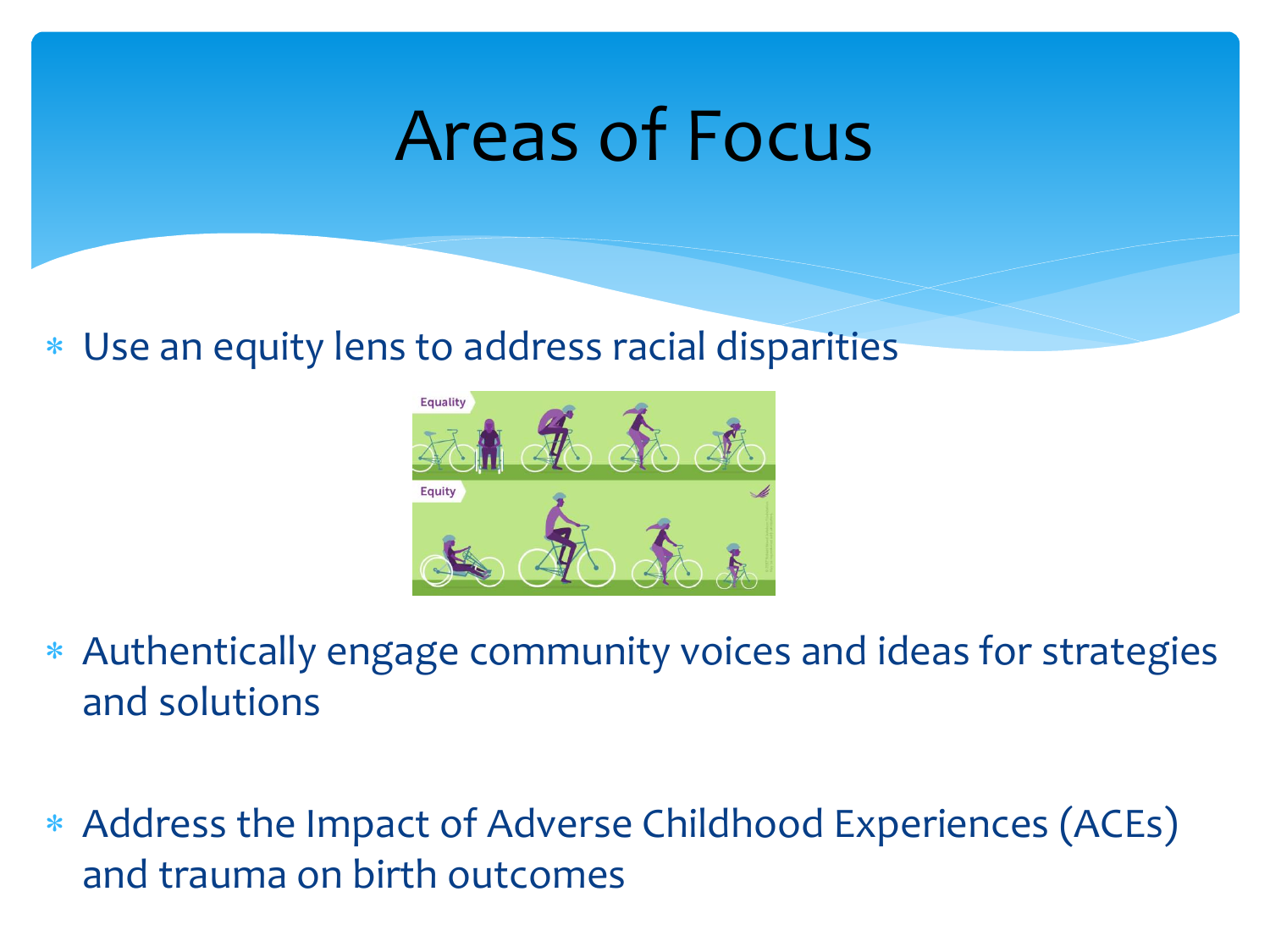# Emerging Concepts

- Opioid use in pregnancy and the burden of Neonatal Abstinence Syndrome
- Use of Long Acting Reversible Contraception (LARC) to address pregnancy intention
- \* Integrated Services: satellite offices for MIHP/WIC etc.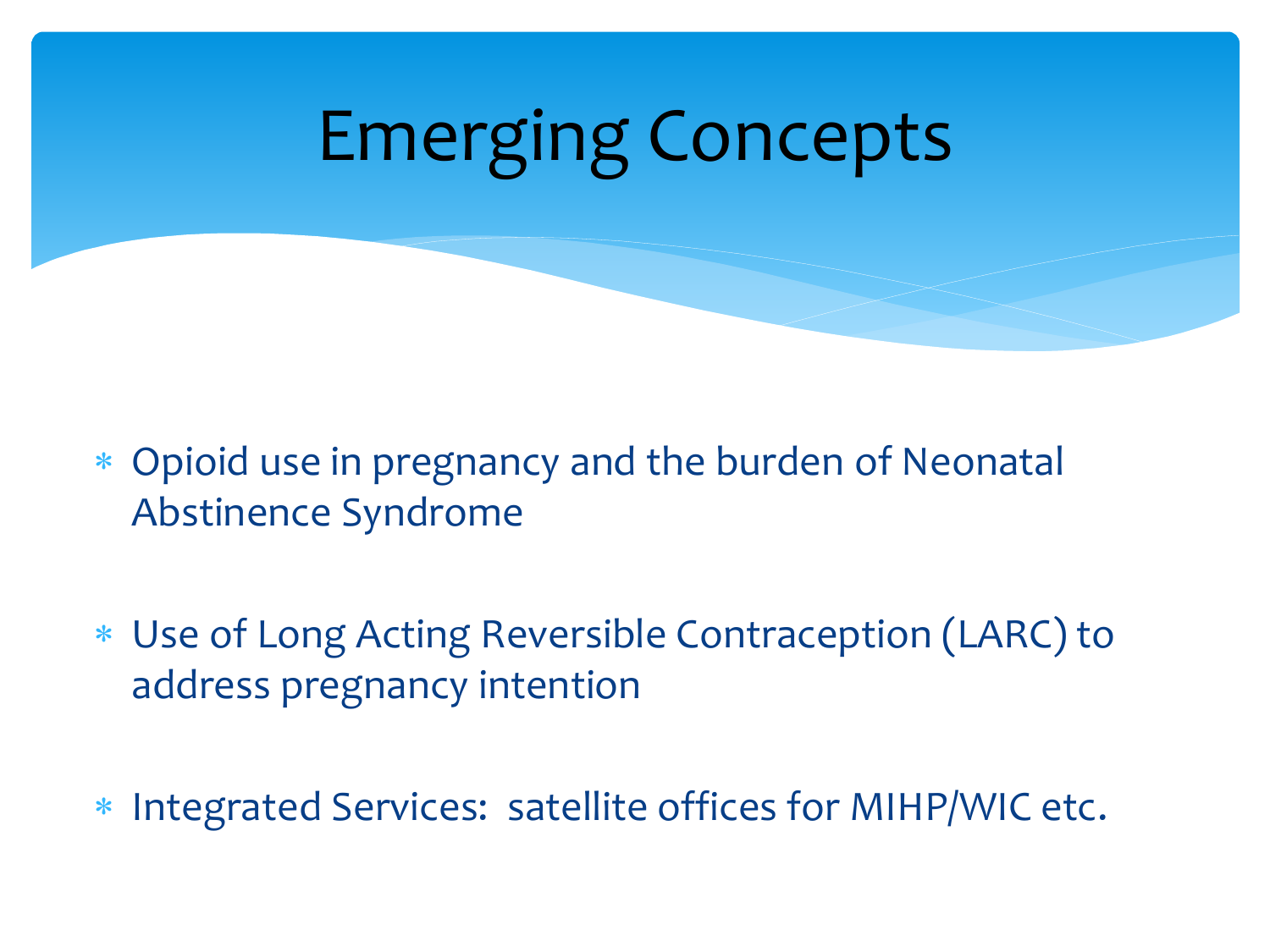### *Summary*

- *As the leading causes of infant mortality in Michigan our primary goal is reduce the number of preterm births, congenital anomalies and positional asphyxia deaths of our infants.*
- *Infant mortality remains a complex, multi-factorial issue that must be challenged on multiple fronts with emphasis on addressing disparities as well as:*
	- *Interconception Care*
	- *Inter-agency referrals*
	- *Substance Use and Mental Health assessment and treatment*
	- *Focus on equity, social determinates of health and the impact of Adverse Childhood Experiences/Trauma on birth outcomes*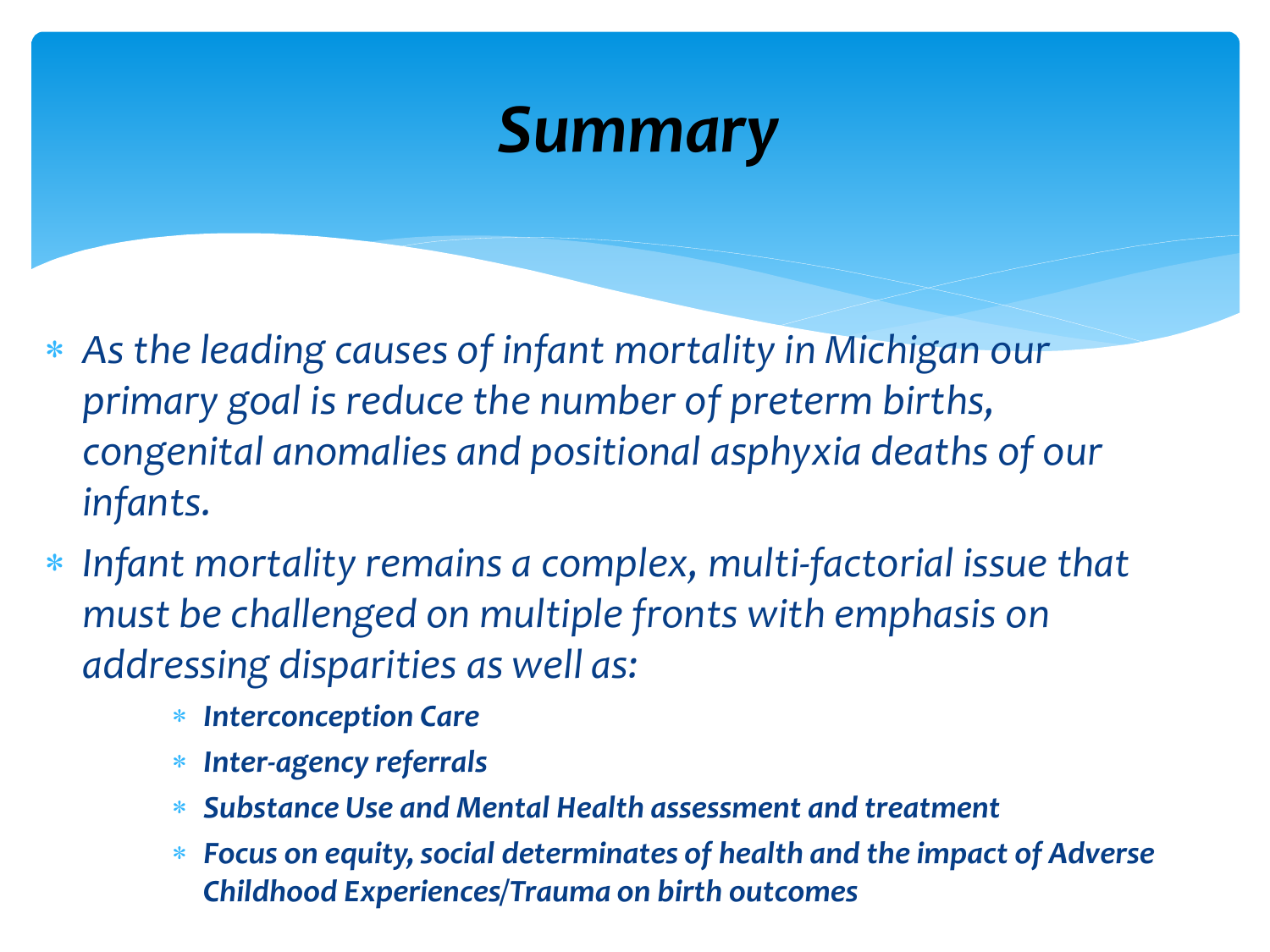# *Summary (cont.)*

- *Our community action team (MCHAT) must address these issues in a collaborative way that engages the community, addresses root causes and implements system changes for long term effects.*
- *Improved maternal and infant outcomes require equitable strategies that focus on specific factors across the life course focusing on those populations most affected by the problems.*
- *In order to support better health status of women and girls, communities must ensure access to health care, health information, and health education, in ways that empower individuals and families to become active participants in healthy lifestyles and behavioral choices.*